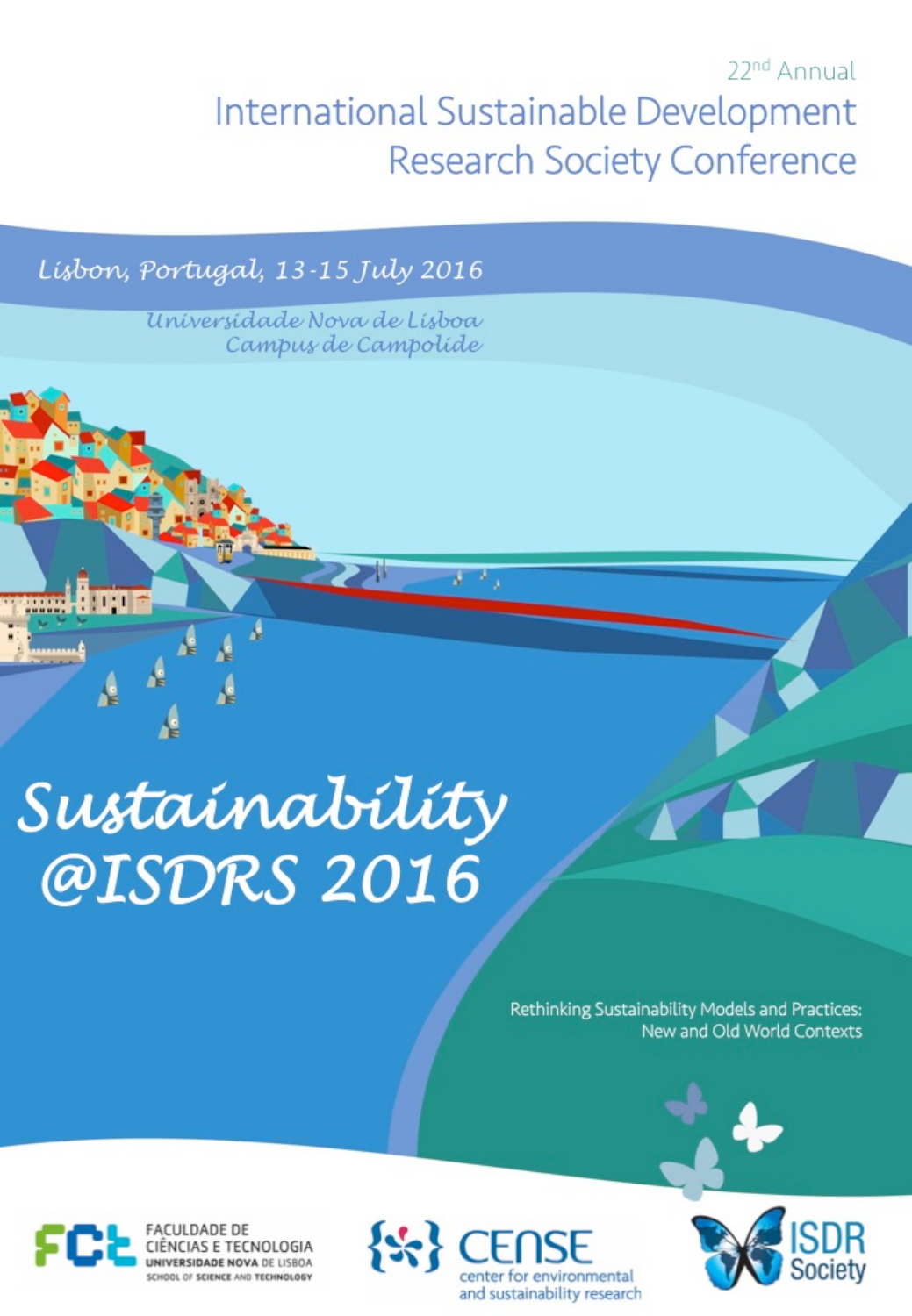

#### **SUSTAINABILITY@ISDRS2016**

International scientific conferences are an important place of debate and meeting within academia. These conferences are usually associated with significant social, economic and environmental impacts, which are related to the organisation of the event itself and travelling of participants from all continents to a specific place.

The Organising Committee of the ISDRS conference 2016 developed a sustainability strategy for this event called Sustainability@ISDRS2016. The main goals of the sustainability strategy are (i) to clarify priorities and create a simple yet effective integrated roadmap to sustainability practices; (ii) to guide and engage stakeholders, such as participants, staff and contracted services, and (iii) to continue creating know-how on sustainability management for future ISDRS conferences.

The development process of Sustainability@ ISDRS2016 can be divided in five stages: (i) creating a Sustainability Policy; (ii) identifying the potential impacts of the event; (iii) developing practices/measures to monitor and mitigate potential impacts; (iv) creating guidelines to implement the strategy; and (v) putting into practice a monitoring and reporting scheme.

The main **outcomes** of the strategy were:

- o **Three guidance documents**: **Sustainability for participants**, **Sustainability for catering**; and the full version of the **strategy Sustainability@ISDRS2016**;
- o Training sessions focused on the sustainability strategy, to keep stakeholders engaged and oriented, namely the organising committee and volunteers;
- o Negotiation meetings with suppliers and sponsors, so that these stakeholders also contribute to the implementation of the strategy;
- o Communication procedure to disseminate the sustainability information (principles and practices) during the conference cycle before, during and after the event (e.g. sending information previously to all participants; communication in the venue; including this info in the conference communication material).

As conferências científicas internacionais são um importante local de debate e reunião no mundo académico. Estas conferencias estão geralmente associadas a impactes sociais, económicos e ambientais significativos, que estão relacionados com a organização do evento e com a deslocação dos participantes de todos os continentes para um local específico.

A Comissão Organizadora da conferência ISDRS 2016 desenvolveu uma estratégia de sustentabilidade para este evento, chamada de Sustainability@ISDRS2016. Os principais objetivos da estratégia de sustentabilidade são (i) clarificar prioridades e criar um guia simples mas eficaz de práticas de sustentabilidade; (ii) guiar e envolver as partes interessadas, tais como os participantes, o staff e os serviços contratados; e (iii) continuar a criar knowhow em gestão de sustentabilidade para conferências futuras da ISDRS.

O processo de desenvolvimento da Sustainability@ISDRS2016 pode ser dividido em cinco fases: (i) criação da Política de Sustentabilidade; (ii) identificação de potenciais impactes do evento; (iii) desenvolvimento de práticas/medidas para monitorizar e mitigar os potenciais impactes; (iv) criação de guias para implementar a estratégia; e (v) colocar em prática um esquema de monitorização e comunicação.

Os principais resultados da estratégia foram:

- o Três documentos com guias: Sustentabilidade for participants; Sustentability for catering; e a versão completa da estratégia Sustainability@ISDRS2016.
- o Sessões de formação focadas na estratégia de sustentabilidade, para manter as partes interessadas envolvidas e orientadas, nomeadamente a comissão organizadora e os voluntários.
- o Reuniões de negociação com fornecedores de material e patrocinadores, para que estas partes interessadas pudessem também contribuir para a implementação da estratégia.
- o Procedimentos de comunicação para disseminar informação sobre sustentabilidade (princípios e práticas) durante o ciclo da conferencia: antes, durante e após o evento (ex: envio de informação previamente a todos os participantes; comunicação nos locais da conferência, inclusão da informação nos materiais de comunicação da conferência).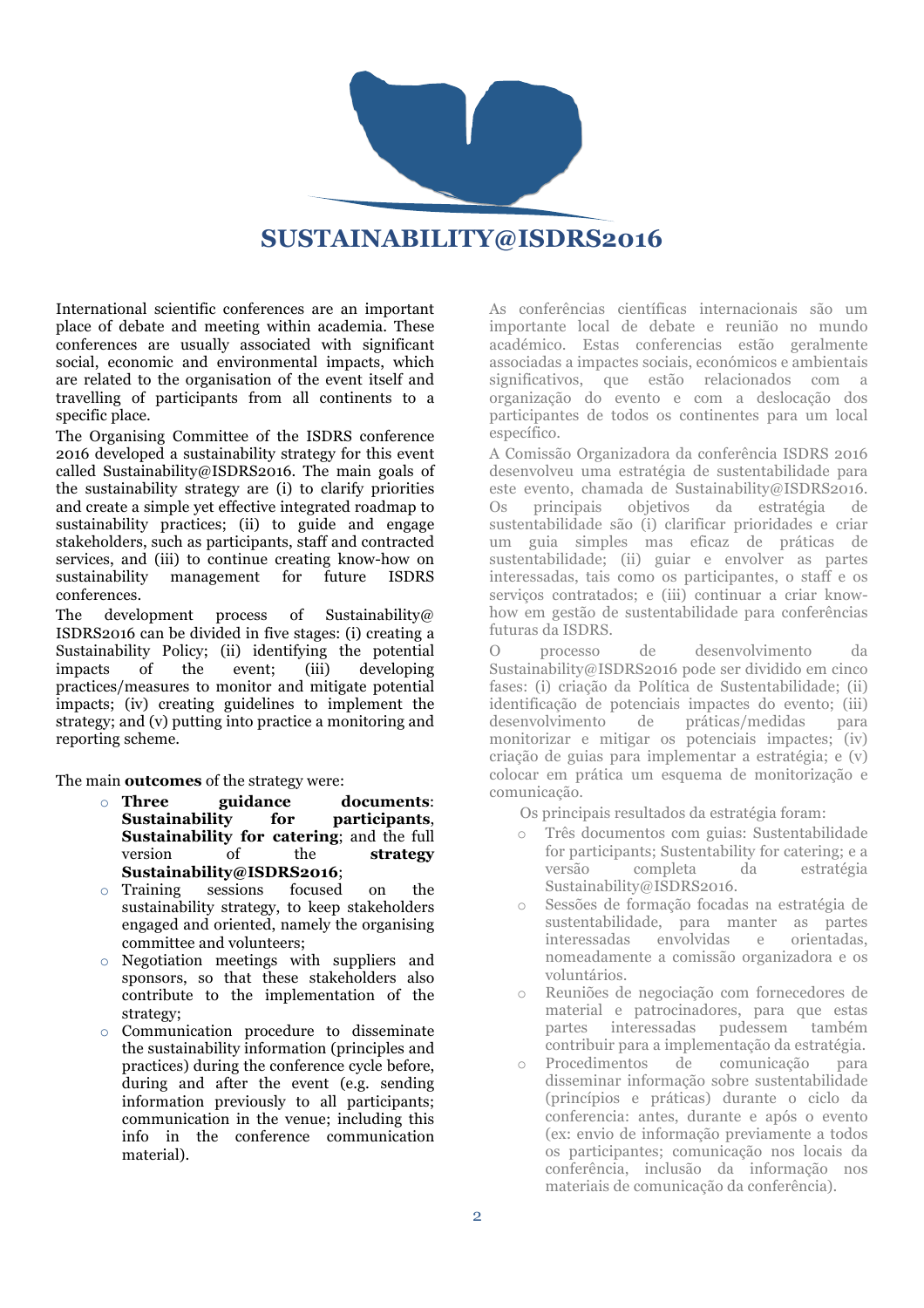#### **Sustainability Policy**

The Organizing Committee of the **22nd Annual Conference of the International Sustainable Development Research Society,** ISDRS 2016, is committed to adopt and promote sustainable practices in the event planning and management, including the post-event activities.

Sustainability@ISDRS2016 is based on **three fundamental principles:** *inclusiveness, transparency and integrity.* The main stakeholders, such as suppliers, participants, conference committees, track chairs, volunteers and the local community, are involved in the decisionmaking process and their views taken into account. Transparent information and communication is a priority, and the necessary measures are taken in order to assure clear and timely transmission to stakeholders. The necessary channels for stakeholders to express their opinion are in place. We aim to assure the efficient management of natural resources and proper waste management, increase stakeholders awareness and satisfaction, promote the local economy, integrating sustainability criteria in all stages of conference planning, including the procurement of goods and services, respecting environmental principles, integrity and social justice.

By setting up a sustainability policy, we also aim to leave a lasting positive legacy for future ISDRS conferences through the building up of know-how for effective implementation of sustainability principles and practices. The conference sustainability strategy is operationalized through the "Sustainability Management Program".

#### **Thank you for your collaboration to make ISDRS 2016 more sustainable!**

## **Política de Sustentabilidade**

A Comissão Organizadora da **22ª Conferência Anual da International Sustainable Development Research Society**, ISDRS 2016, está empenhada em adotar e promover práticas sustentáveis no planeamento e gestão do evento, incluindo atividades pós-evento.

A estratégia Sustainability@ISDRS2016 está baseada em **três princípios fundamentais: inclusão, transparência e integridade**. As partes interessadas principais, tais como fornecedores de materiais, participantes, comissões da conferencia, moderadores, voluntários e a comunidade local, estão envolvidos no processo de decisão e as suas visões foram tidas em conta. A transparência de informação e de comunicação são uma prioridade, e as medidas necessárias foram tomadas para assegurar que houve uma transmissão clara e no tempo certo às partes interessadas. Os canais necessários para que as partes interessadas expressem a sua opinião estão a funcionar corretamente.

Temos como objetivo assegurar que haja uma gestão eficiente dos recursos naturais e uma gestão de resíduos adequada, um aumento da sensibilização e satisfação das partes interessadas, uma promoção da economia local, uma integração de critérios de sustentabilidade em todas as fases do planeamento da conferência, incluindo a compra de bens e serviços, respeitando princípios ambientais, de integridade e de justica social.

Através do desenvolvimento de uma política de sustentabilidade, também pretendemos deixar um legado duradouro e positivo para futuras conferencias da ISDRS, através da construção do conhecimento para uma implementação eficaz de princípios e práticas de sustentabilidade.

A estratégia de sustentabilidade da conferência é operacionalizada através do "Programa de Gestão de Sustentabilidade".

**Obrigado pela sua colaboração em tornar a ISDRS 2016 mais sustentável!**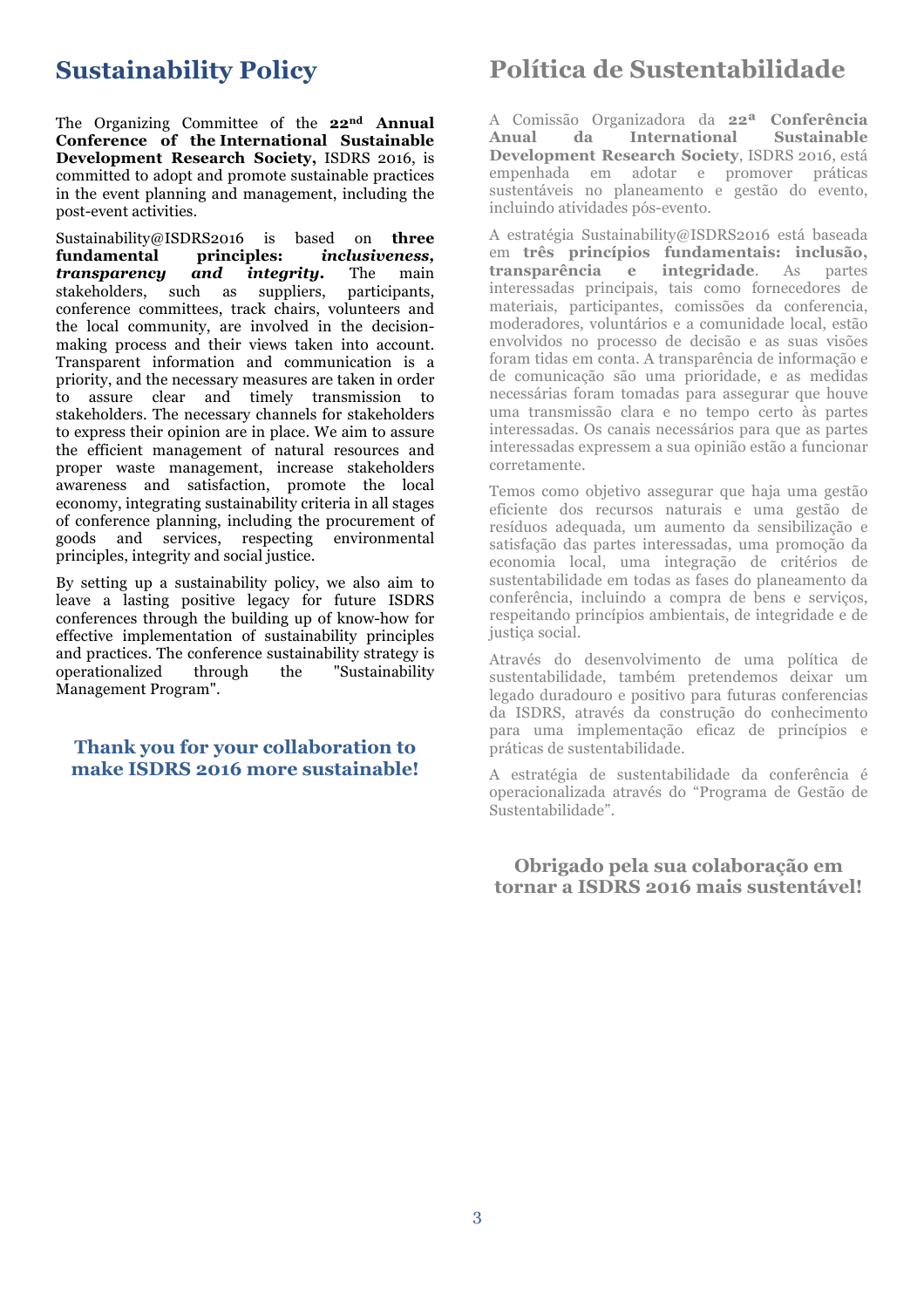### **Sustainability Management Program**

*Programa de Gestão de Sustentabilidade*



**Focus areas** *Áreas de foco*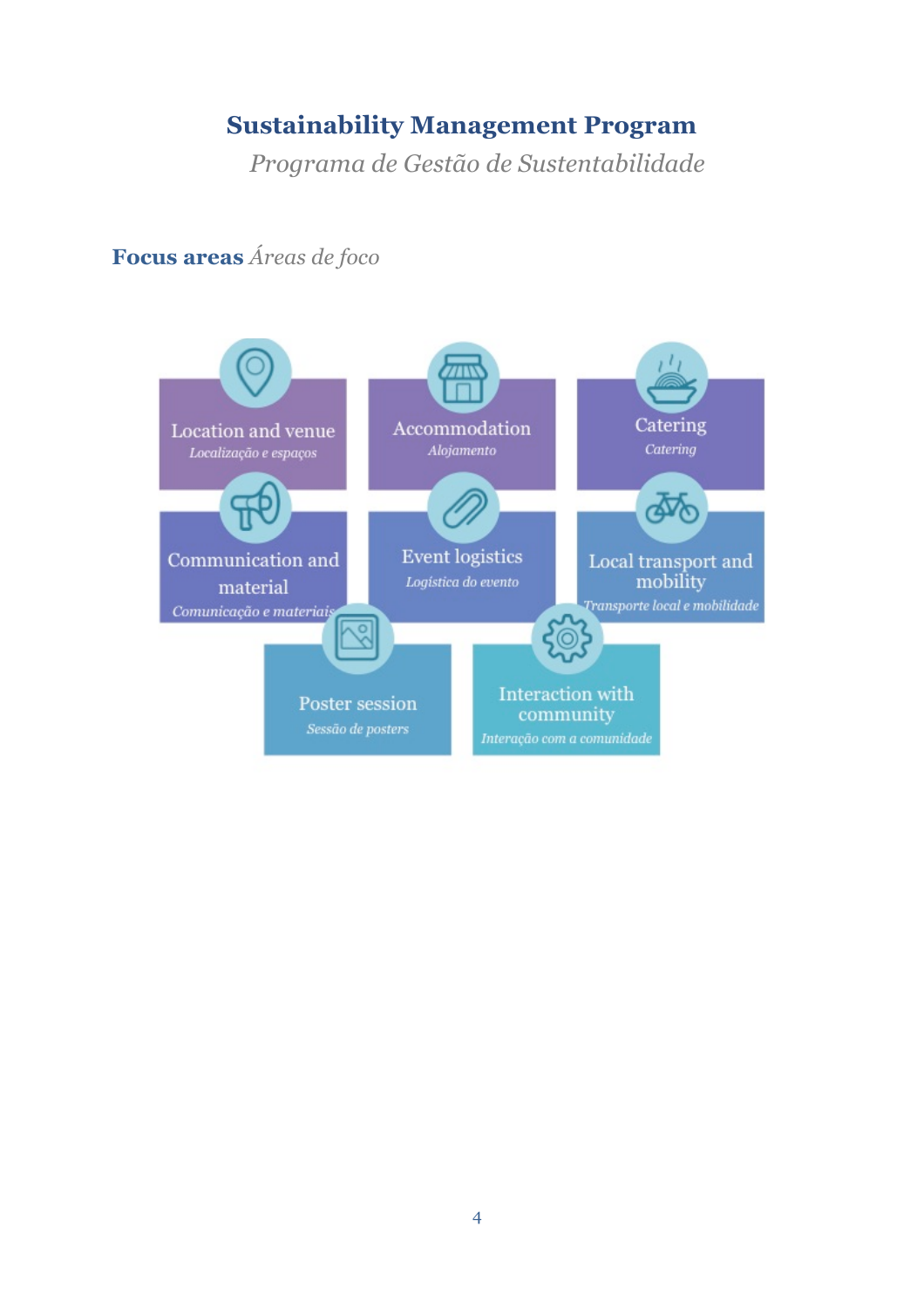#### **Measures** *Medidas*

| 1    | <b>Location and venue</b><br>Localização e espaços                                                                                                                                                                                                                                                                                                                                                                               | <b>Planning</b><br>Planeamento | <b>Preparation</b><br>Preparação | <b>Symposium</b><br>Simpósio | <b>Event</b><br>Evento | <b>Post event</b><br>Pós evento |
|------|----------------------------------------------------------------------------------------------------------------------------------------------------------------------------------------------------------------------------------------------------------------------------------------------------------------------------------------------------------------------------------------------------------------------------------|--------------------------------|----------------------------------|------------------------------|------------------------|---------------------------------|
| 1.1. | Verify if there is a plan<br>to include low mobility<br>or desable people in the<br>conference spaces.<br>Verificar se existe um<br>plano de inclusão para<br>pessoas com mobilidade<br>reduzida e/ou<br>portadoras de<br>deficiência nos espaços<br>da conferência.                                                                                                                                                             | $\overline{X}$                 |                                  |                              |                        |                                 |
| 1.2. | Take into account the<br>necessary conditions so<br>that people with<br>disabilities are able to<br>enjoy all conference<br>moments without<br>restrictions.<br>Ter em conta as<br>condições necessárias<br>para que pessoas com<br>necessidades especiais<br>consigam usufruir de<br>todos os momentos da<br>conferência, sem<br>restrições.                                                                                    |                                |                                  | X                            | X                      |                                 |
| 1.3. | Create a set of signs to<br>mark the places in the<br>rooms that are easier to<br>access.<br>Criar sinalética para<br>marcar lugares mais<br>acessíveis nas salas.                                                                                                                                                                                                                                                               | $\mathbf X$                    | X                                |                              |                        |                                 |
| 1.4. | Ensure together with<br>service providers (e.g.,<br>catering) and<br>responsible space<br>manager that wastes are<br>disposed separately,<br>according to the<br>separation performed by<br>participants.<br>Garantir juntos dos<br>fornecedores de serviços<br>(e.g. catering) e dos<br>responsáveis do espaço<br>que os resíduos são<br>encaminhados em<br>separado, consoante a<br>separação efetuada<br>pelos participantes. |                                |                                  | $\mathbf X$                  | $\mathbf X$            | $\mathbf X$                     |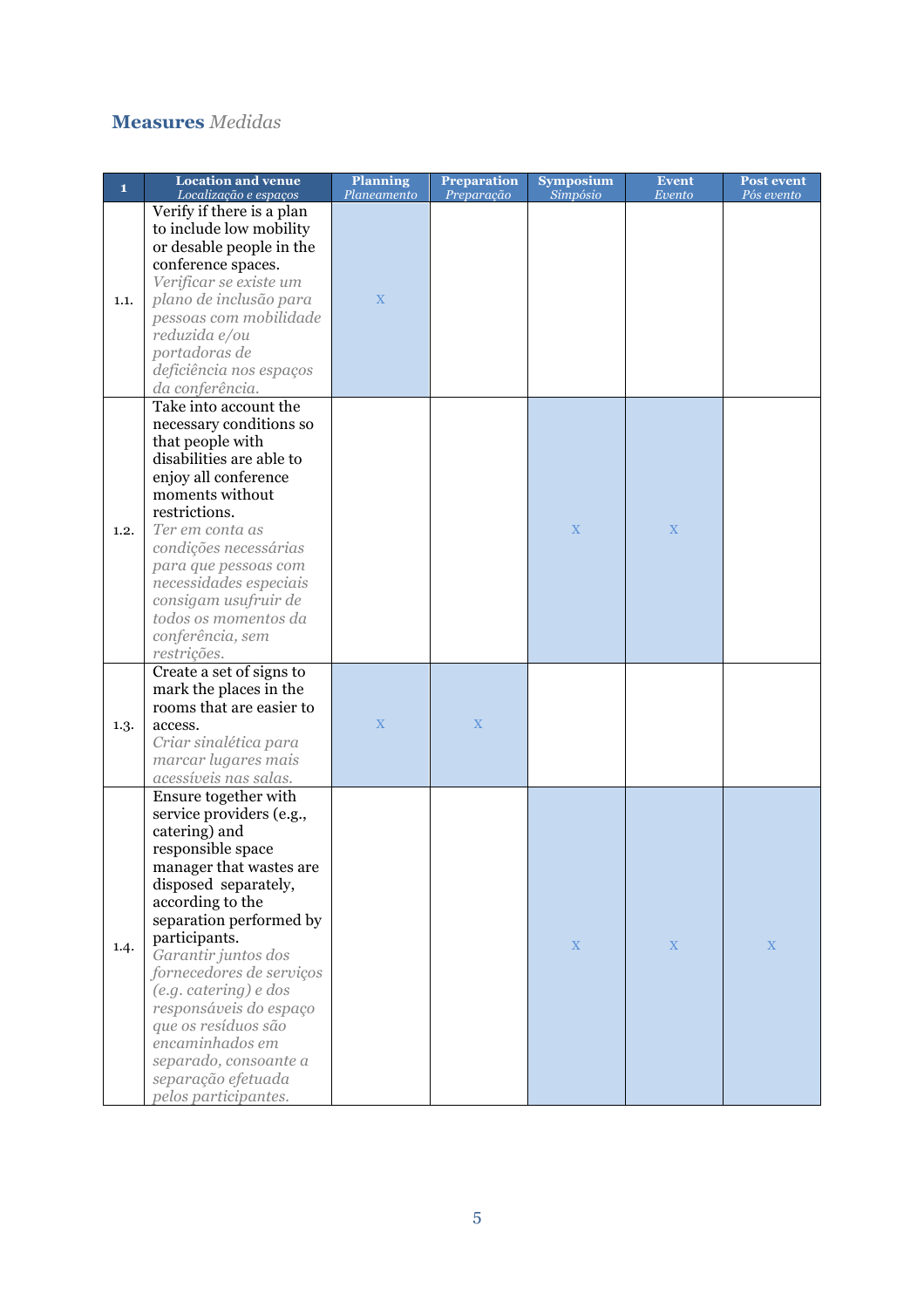| $\mathbf{1}$ | <b>Location and venue</b><br>Localização e espaços                                                                                                                                                                                                                                                       | <b>Planning</b><br>Planeamento | <b>Preparation</b><br>Preparação | <b>Symposium</b><br>Simpósio | <b>Event</b><br>Evento | <b>Post event</b><br>Pós evento |
|--------------|----------------------------------------------------------------------------------------------------------------------------------------------------------------------------------------------------------------------------------------------------------------------------------------------------------|--------------------------------|----------------------------------|------------------------------|------------------------|---------------------------------|
| 1.5.         | Create an information<br>space in the participant's<br>guide where it is explain<br>the recycling rules<br>applied in Portugal.<br>Criar um boletim de<br>informações<br>simplificado no guia do<br>participante de modo a<br>explicar as regras de<br>reciclagem aplicadas<br>em Portugal.              |                                | $\mathbf X$                      |                              |                        |                                 |
| 1.6.         | Ensure that participants<br>in each session have<br>access to all necessary<br>equipment for their<br>presentations.<br>Garantir que os<br>oradores de cada sessão<br>têm acesso a todo o<br>material necessário<br>para as suas<br>apresentações.                                                       |                                |                                  | $\boldsymbol{\mathrm{X}}$    | $\mathbf X$            |                                 |
| 1.7.         | Ensure that participants<br>have access to the most<br>update version of the<br>program every day.<br>Garantir que os<br>participantes têm acesso<br>à versão mais atualizada<br>do programa todos os<br>dias.                                                                                           |                                |                                  | X                            | X                      |                                 |
| 1.8.         | <b>Ensure presentations</b><br>are performed according<br>to the time defined in<br>the program, so the<br>schedule set in the<br>program is respected.<br>Garantir o<br>cumprimento dos<br>horários definidos para<br>as apresentações de<br>forma a se cumprir ao<br>máximo o planeado no<br>programa. |                                |                                  | $\mathbf X$                  | $\mathbf X$            |                                 |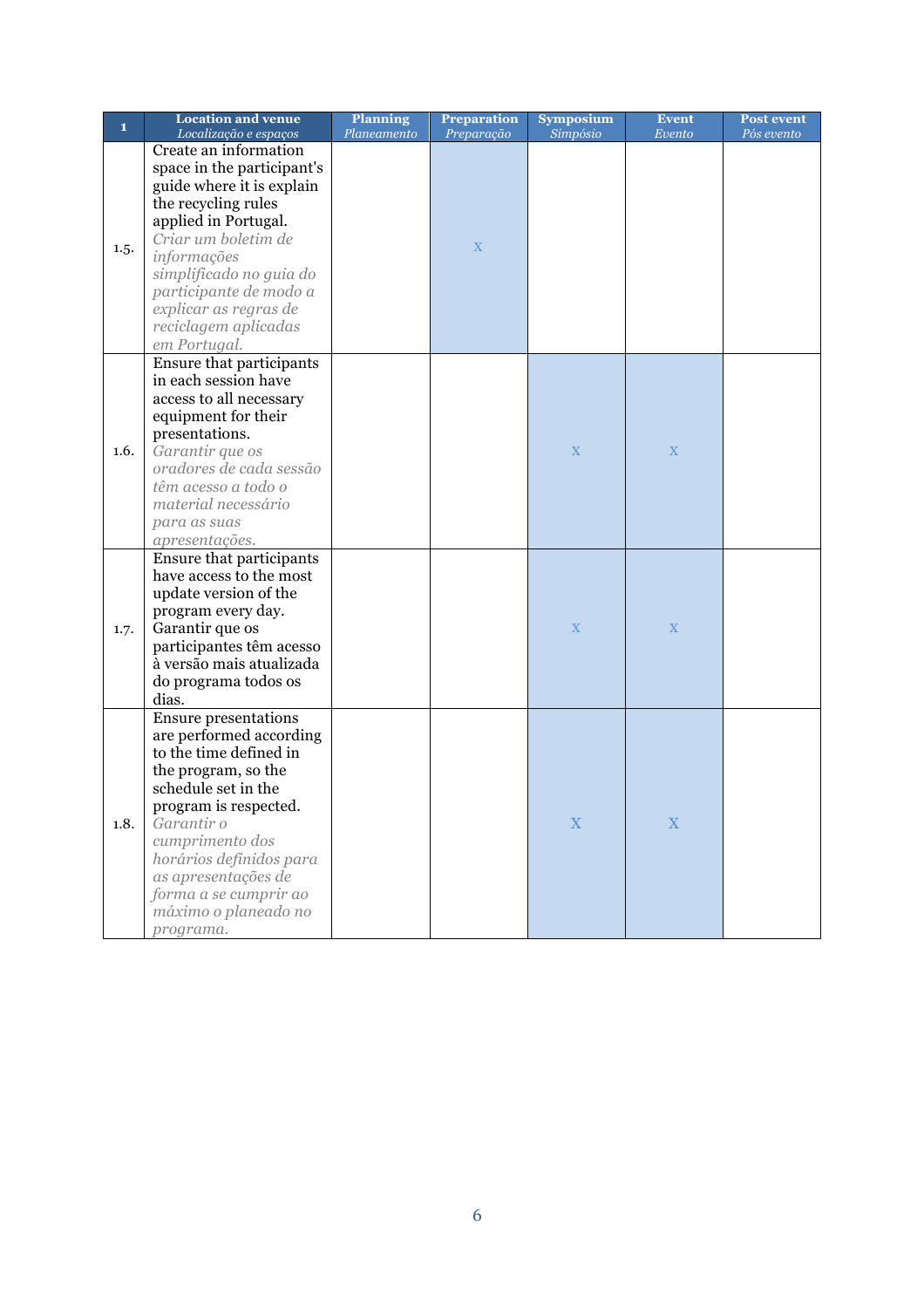| $\mathbf{1}$ | <b>Location and venue</b> | <b>Planning</b> | <b>Preparation</b> | <b>Symposium</b> | <b>Event</b> | Post event |
|--------------|---------------------------|-----------------|--------------------|------------------|--------------|------------|
|              | Localização e espaços     | Planeamento     | Preparação         | Simpósio         | Evento       | Pós evento |
|              | Ensure that the spaces    |                 |                    |                  |              |            |
|              | selected for the meals    |                 |                    |                  |              |            |
|              | are comfortable for       |                 |                    |                  |              |            |
|              | participants and allow    |                 |                    |                  |              |            |
|              | catering employees to     |                 |                    |                  |              |            |
|              | perform their job, with   |                 |                    |                  |              |            |
|              | no restrictions.          |                 |                    |                  |              |            |
|              | Garantir que os           |                 |                    |                  |              |            |
|              | espaços em que            |                 |                    |                  |              |            |
| 1.9.         | decorrem as refeições     | $\mathbf X$     | X                  |                  |              |            |
|              | têm as condições para     |                 |                    |                  |              |            |
|              | que tanto os              |                 |                    |                  |              |            |
|              | participantes estejam     |                 |                    |                  |              |            |
|              | confortáveis, como os     |                 |                    |                  |              |            |
|              | colaboradores             |                 |                    |                  |              |            |
|              | responsáveis pelo         |                 |                    |                  |              |            |
|              | catering consigam         |                 |                    |                  |              |            |
|              | desempenhar as suas       |                 |                    |                  |              |            |
|              | funções.                  |                 |                    |                  |              |            |
|              | Ensure that all           |                 |                    |                  |              |            |
|              | participants have a       |                 |                    |                  |              |            |
|              | seat in parallel          |                 |                    |                  |              |            |
|              | sessions, where they      |                 |                    |                  |              |            |
|              | can clearly see and       |                 |                    |                  |              |            |
| 1.10.        | hear the speaker.         |                 |                    |                  |              |            |
|              | Garantir que todos os     | X               | $\mathbf X$        | X                | $\mathbf X$  |            |
|              | participantes têm um      |                 |                    |                  |              |            |
|              | lugar sentado nas         |                 |                    |                  |              |            |
|              | sessões, onde             |                 |                    |                  |              |            |
|              | consigam ver e ouvir      |                 |                    |                  |              |            |
|              | claramente o orador.      |                 |                    |                  |              |            |
|              | Ensure that all rooms     |                 |                    |                  |              |            |
|              | for parallel sessions     |                 |                    |                  |              |            |
|              | have comfortable light    |                 |                    |                  |              |            |
|              | conditions.               |                 |                    |                  |              |            |
|              | Garantir que todas as     |                 |                    |                  |              |            |
| 1.11.        | salas para as sessões     | $\mathbf X$     | $\mathbf X$        | $\mathbf X$      | X            |            |
|              | paralelas têm             |                 |                    |                  |              |            |
|              | condições de              |                 |                    |                  |              |            |
|              | iluminação                |                 |                    |                  |              |            |
|              | confortáveis.             |                 |                    |                  |              |            |
|              | Ensure that the           |                 |                    |                  |              |            |
|              | distribution of the       |                 |                    |                  |              |            |
|              | rooms by parallel         |                 |                    |                  |              |            |
|              | sessions is planned       |                 |                    |                  |              |            |
|              | according to the          |                 |                    |                  |              |            |
|              | expected inflow, to       |                 |                    |                  |              |            |
|              | ensure the indoor air     |                 |                    |                  |              |            |
|              | quality and comfort of    |                 |                    |                  |              |            |
|              | participants.             |                 |                    |                  |              |            |
| 1.12.        | Garantir que a            | $\mathbf X$     |                    |                  |              |            |
|              | distribuição das          |                 |                    |                  |              |            |
|              | sessões pelas salas é     |                 |                    |                  |              |            |
|              | planeada consoante a      |                 |                    |                  |              |            |
|              | afluência esperada, de    |                 |                    |                  |              |            |
|              | forma a garantir a        |                 |                    |                  |              |            |
|              | qualidade do ar           |                 |                    |                  |              |            |
|              |                           |                 |                    |                  |              |            |
|              | interior e o conforto     |                 |                    |                  |              |            |
|              | dos participantes.        |                 |                    |                  |              |            |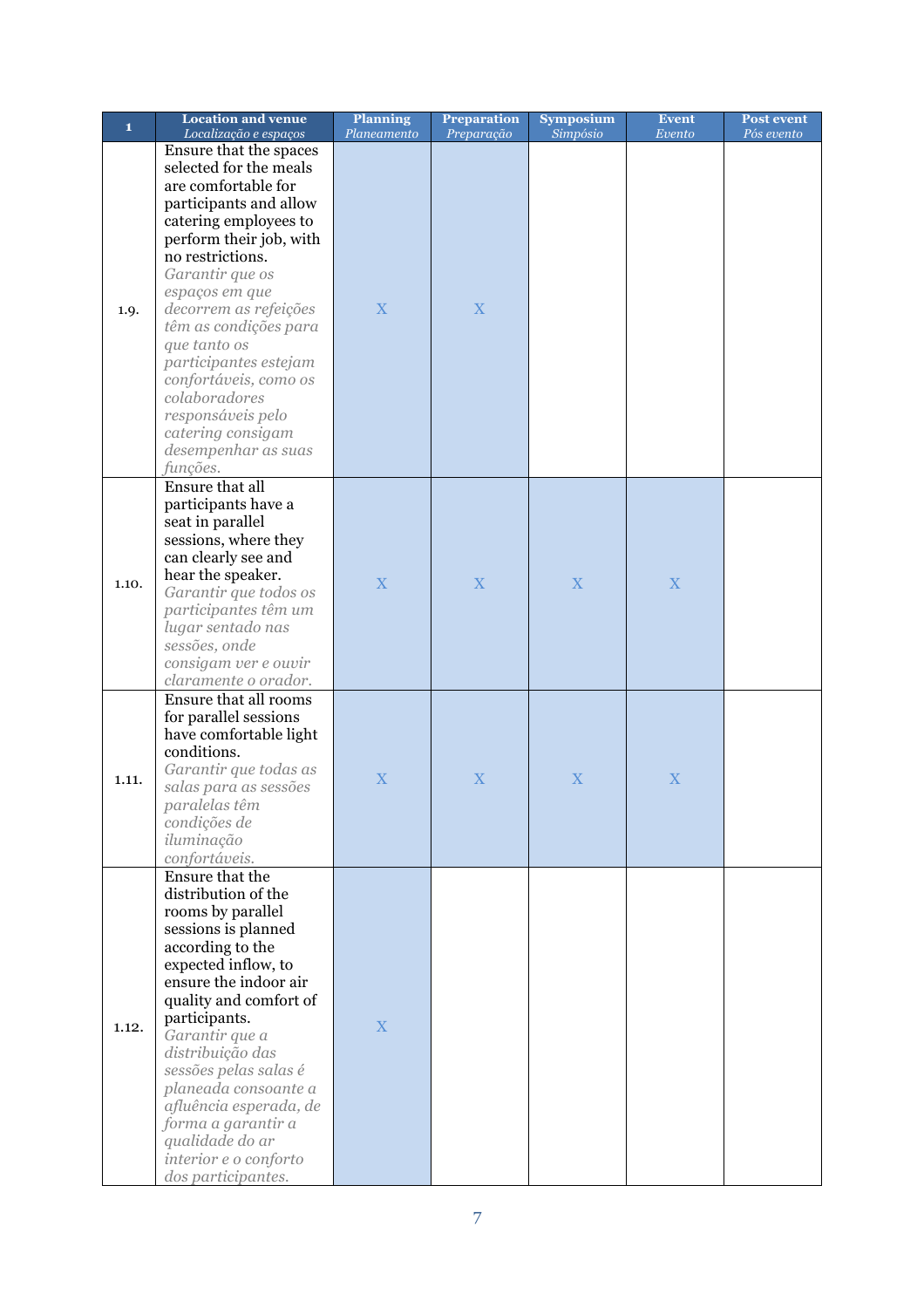| $\mathbf{1}$ | <b>Location and venue</b><br>Localização e espaços                                                                                                                                                                                                                                                               | <b>Planning</b><br>Planeamento | <b>Preparation</b><br>Preparação | <b>Symposium</b><br>Simpósio | Event<br>Evento | <b>Post event</b><br>Pós evento |
|--------------|------------------------------------------------------------------------------------------------------------------------------------------------------------------------------------------------------------------------------------------------------------------------------------------------------------------|--------------------------------|----------------------------------|------------------------------|-----------------|---------------------------------|
| 1.13.        | Ensure that the distance<br>between parallel<br>sessions rooms is not<br>too much to be covered<br>in a short time.<br>Garantir que a<br>distância entre as<br>várias sessões paralelas<br>não é demasiado<br>grande para ser<br>percorrida num curto<br>espaço de tempo.                                        | $\overline{X}$                 |                                  |                              |                 |                                 |
| 1.14.        | Take into account the<br>need for pleasant<br>outdoor spaces between<br>sessions.<br>Considerar que haja<br>espaços ao ar livre<br>agradáveis para os<br>intervalos das sessões.                                                                                                                                 | X                              |                                  | X                            | X               |                                 |
| 1.15.        | Ensure there is a space<br>of meditation and/or<br>rest at the conference<br>site, where people can<br>not talk on the phone or<br>use computer.<br>Garantir que haja um<br>espaço de meditação<br>e/ou descanso no local<br>da conferência, onde<br>não se pode falar ao<br>telefone ou utilizar<br>computador. | $\overline{\mathbf{X}}$        |                                  | X                            | X               |                                 |
| 1.16.        | Ensure that there is a<br>workspace for<br>participants, with<br>sockets for computers<br>and internet.<br>Garantir que haja um<br>espaço de trabalho<br>para os participantes,<br>com tomadas para os<br>computadores e<br>internet.                                                                            | $\mathbf X$                    |                                  | $\mathbf X$                  | $\mathbf X$     |                                 |
| 1.17.        | Check in advance if all<br>equipments in the<br>rooms are working well.<br>Verificar se os<br>equipamentos estão<br>todos a funcionar nas<br>salas previamente ao<br>evento.                                                                                                                                     |                                | $\mathbf X$                      | $\mathbf X$                  | $\mathbf X$     |                                 |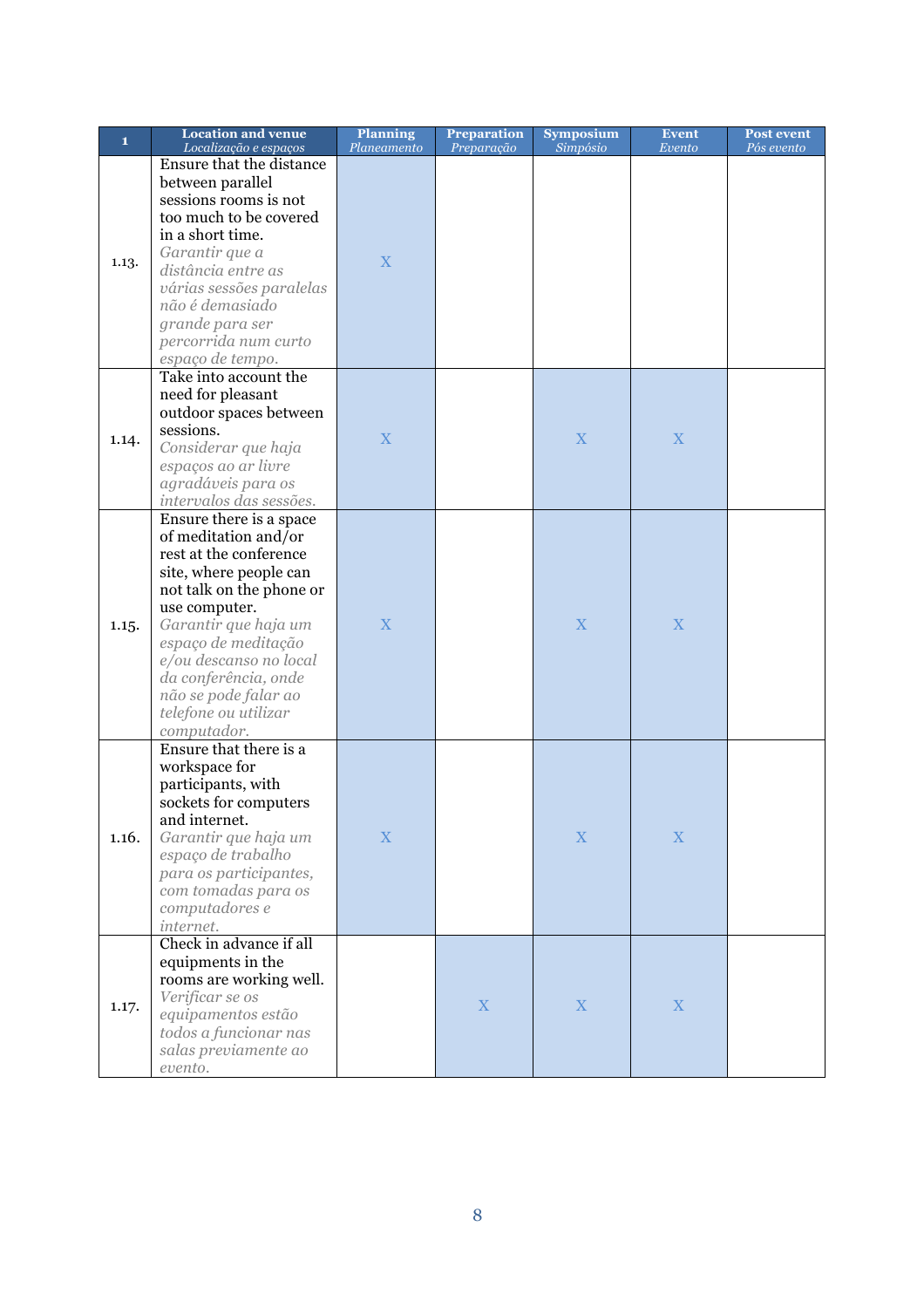| $\mathbf{1}$ | <b>Location and venue</b>                                                                                                                                                                                                                                                                                                                                                                                                                                                                 | <b>Planning</b> | <b>Preparation</b> | <b>Symposium</b> | <b>Event</b> | <b>Post event</b> |
|--------------|-------------------------------------------------------------------------------------------------------------------------------------------------------------------------------------------------------------------------------------------------------------------------------------------------------------------------------------------------------------------------------------------------------------------------------------------------------------------------------------------|-----------------|--------------------|------------------|--------------|-------------------|
|              | Localização e espaços                                                                                                                                                                                                                                                                                                                                                                                                                                                                     | Planeamento     | Preparação         | Simpósio         | Evento       | Pós evento        |
| 1.18.        | Ensure that in each<br>room there are jars<br>filled with water and<br>available for speakers.<br>Garantir que em cada<br>sala existem jarros de<br>água cheios e<br>disponíveis para os<br>oradores.                                                                                                                                                                                                                                                                                     |                 |                    | $\mathbf X$      | $\mathbf X$  |                   |
| 1.19.        | In the sustainability<br>tours ensure that the<br>activities organisation<br>and planning take into<br>account participants'<br>comfort, avoiding<br>physical activities or<br>long sun exposure<br>during peak hours.<br>Nas visitas garantir<br>que a organização e<br>planeamento das<br>atividades têm em<br>consideração o conforto<br>dos participantes<br>evitando atividades de<br>maior esforço físico ou<br>com exposição solar<br>demorada durante as<br>horas de maior calor. | X               |                    |                  |              |                   |
| 1.20.        | In the sustainability<br>tours ensure that the<br>activities organisation<br>and planning take into<br>account the lowest<br>possible fuel<br>consumption by<br>selecting the most<br>efficient route.<br>Nas visitas garantir<br>que a organização e<br>planeamento das<br>atividades têm em<br>consideração o menor<br>consumo possível de<br>combustível através da<br>rota escolhida.                                                                                                 |                 |                    |                  |              | X                 |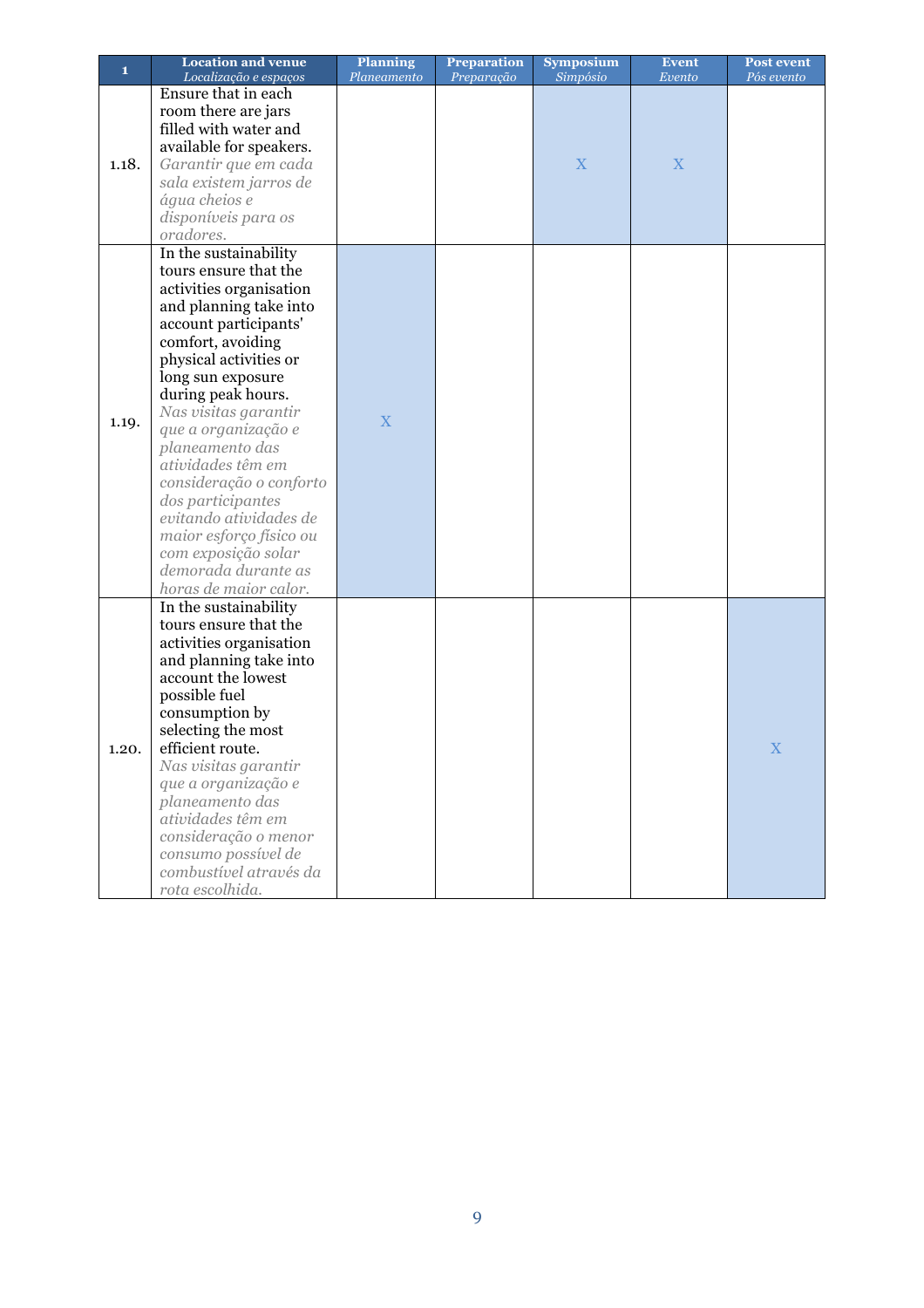| 1    | <b>Location and venue</b>                                                                                                                                                                                                                                                                                                                                                                                                                            | <b>Planning</b>  | <b>Preparation</b> | Symposium     | <b>Event</b> | <b>Post event</b> |
|------|------------------------------------------------------------------------------------------------------------------------------------------------------------------------------------------------------------------------------------------------------------------------------------------------------------------------------------------------------------------------------------------------------------------------------------------------------|------------------|--------------------|---------------|--------------|-------------------|
| 1.21 | Localização e espaços<br>Prepare and give maps<br>to participants, marking<br>the conference rooms,<br>wc's, stairs, elevators,<br>exits of buildings,<br>emergency exits and<br>meeting point in case of<br>emergency.<br>Disponibilizar mapas<br>aos participantes, com<br>assinalando as salas da<br>conferência, wc's,<br>escadas, elevadores,<br>saídas dos edifícios,<br>saídas de emergência e<br>local de encontro em<br>caso de emergência. | Planeamento<br>X | Preparação         | Simpósio<br>X | Evento<br>X  | Pós evento        |
| 1.22 | Confirm if the<br>emergency equipment<br>are located in the right<br>location and that they<br>are ready to use.<br>Confirmar se o<br>equipamento de<br>emergência está<br>colocado no local certo<br>e que estão prontos a<br>utilizar.                                                                                                                                                                                                             |                  |                    | X             | X            |                   |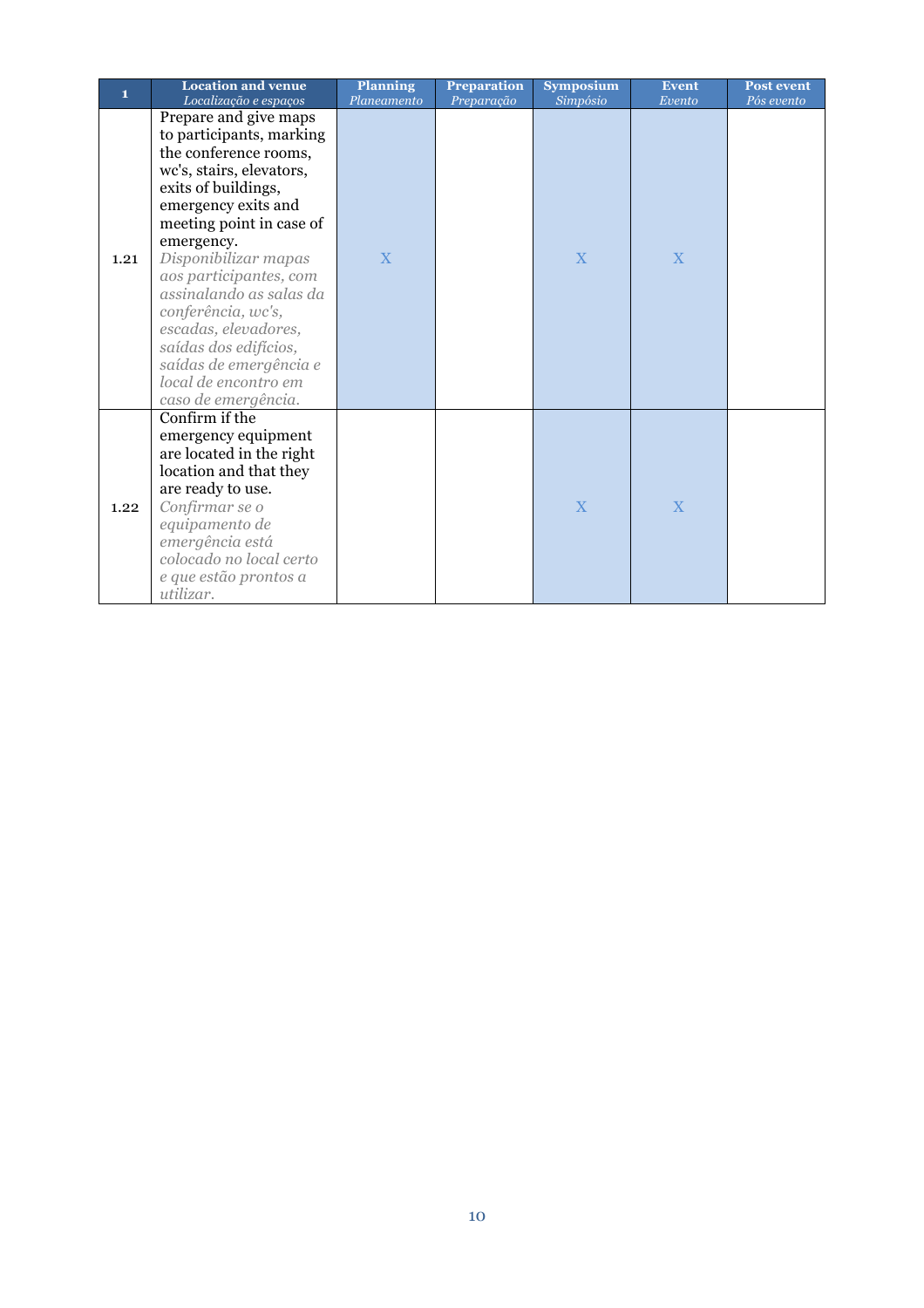| $\overline{\mathbf{2}}$ | <b>Accommodation</b>      | <b>Planning</b> | <b>Preparation</b> | <b>Symposium</b> | <b>Event</b> | <b>Post event</b> |
|-------------------------|---------------------------|-----------------|--------------------|------------------|--------------|-------------------|
|                         | Alojamento                | Planeamento     | Preparação         | Simpósio         | Evento       | Pós evento        |
|                         | Prefer partnerships with  |                 |                    |                  |              |                   |
|                         | accommodation sites       |                 |                    |                  |              |                   |
|                         | that are located within a |                 |                    |                  |              |                   |
|                         | walking distance of the   |                 |                    |                  |              |                   |
|                         | event or with easy        |                 |                    |                  |              |                   |
|                         | access to public          |                 |                    |                  |              |                   |
|                         | transport.                |                 |                    |                  |              |                   |
| 2.1.                    | Dar preferência a         | X               |                    |                  |              |                   |
|                         | alojamentos parceiros     |                 |                    |                  |              |                   |
|                         | que estejam localizados   |                 |                    |                  |              |                   |
|                         | a uma distância           |                 |                    |                  |              |                   |
|                         | pedonal do evento ou      |                 |                    |                  |              |                   |
|                         | com fácil acesso a        |                 |                    |                  |              |                   |
|                         | transportes públicos.     |                 |                    |                  |              |                   |
|                         | Prefer partnerships with  |                 |                    |                  |              |                   |
|                         | accommodation sites       |                 |                    |                  |              |                   |
|                         |                           |                 |                    |                  |              |                   |
|                         | that have implemented     |                 |                    |                  |              |                   |
|                         | sustainability measures   |                 |                    |                  |              |                   |
|                         | or have a sustainability  |                 |                    |                  |              |                   |
|                         | certification.            |                 |                    |                  |              |                   |
| 2.2.                    | Dar preferência a         | X               |                    |                  |              |                   |
|                         | alojamentos parceiros     |                 |                    |                  |              |                   |
|                         | que tenham critérios de   |                 |                    |                  |              |                   |
|                         | sustentabilidade          |                 |                    |                  |              |                   |
|                         | implementados no seu      |                 |                    |                  |              |                   |
|                         | funcionamento ou          |                 |                    |                  |              |                   |
|                         | certificação de           |                 |                    |                  |              |                   |
|                         | sustentabilidade.         |                 |                    |                  |              |                   |
|                         | Give preference to        |                 |                    |                  |              |                   |
|                         | accommodation sites       |                 |                    |                  |              |                   |
|                         | that are located within a |                 |                    |                  |              |                   |
|                         | walking distance of the   |                 |                    |                  |              |                   |
|                         | event or with easy        |                 |                    |                  |              |                   |
|                         | access to public          |                 |                    |                  |              |                   |
|                         | transport.                |                 |                    |                  |              |                   |
| 2.3.                    | Dê preferência a          |                 | X                  |                  |              |                   |
|                         | alojamentos que           |                 |                    |                  |              |                   |
|                         | estejam localizados a     |                 |                    |                  |              |                   |
|                         | uma distância pedonal     |                 |                    |                  |              |                   |
|                         | do evento ou com fácil    |                 |                    |                  |              |                   |
|                         | acesso a transportes      |                 |                    |                  |              |                   |
|                         | públicos.                 |                 |                    |                  |              |                   |
|                         | Give preference to        |                 |                    |                  |              |                   |
|                         | accommodation sites       |                 |                    |                  |              |                   |
|                         | that have implemented     |                 |                    |                  |              |                   |
|                         | sustainability measures   |                 |                    |                  |              |                   |
|                         | or have a sustainability  |                 |                    |                  |              |                   |
|                         | certification.            |                 |                    |                  |              |                   |
|                         | Dê preferência a          |                 |                    |                  |              |                   |
| 2.4.                    | alojamentos que           |                 | $\mathbf X$        |                  |              |                   |
|                         | tenham critérios de       |                 |                    |                  |              |                   |
|                         | sustentabilidade          |                 |                    |                  |              |                   |
|                         | implementados no seu      |                 |                    |                  |              |                   |
|                         |                           |                 |                    |                  |              |                   |
|                         | funcionamento ou          |                 |                    |                  |              |                   |
|                         | certificação de           |                 |                    |                  |              |                   |
|                         | sustentabilidade.         |                 |                    |                  |              |                   |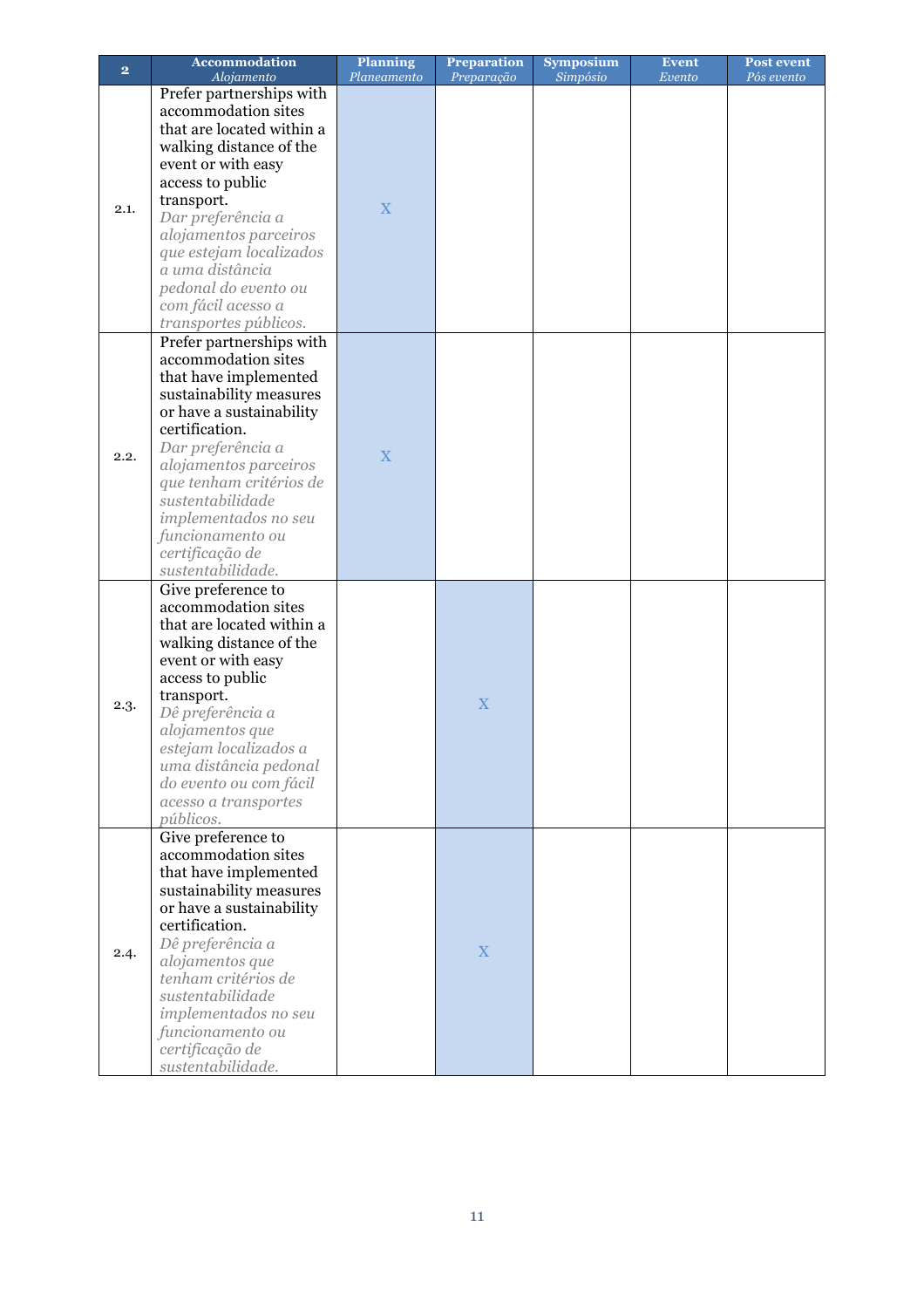| 3    | <b>Catering</b><br>Catering                                                                                                                                                                                                                                                                                                                                                                                                                                           | <b>Planning</b><br>Planeamento | <b>Preparation</b><br>Preparação | <b>Symposium</b><br>Simpósio | <b>Event</b><br>Evento | <b>Post event</b><br>Pós evento |
|------|-----------------------------------------------------------------------------------------------------------------------------------------------------------------------------------------------------------------------------------------------------------------------------------------------------------------------------------------------------------------------------------------------------------------------------------------------------------------------|--------------------------------|----------------------------------|------------------------------|------------------------|---------------------------------|
| 3.1. | Deliver information<br>through symbols about<br>food preferences and<br>alergies near the dishes<br>at the meals.<br>Colocar símbolos sobre<br>as preferências<br>alimentares e alergias<br>perto dos pratos nas<br>refeições.                                                                                                                                                                                                                                        |                                | $\mathbf X$                      | $\mathbf X$                  | $\mathbf X$            |                                 |
| 3.2. | Guarantee that various<br>menu options are<br>offered in every part of<br>the meals (e.g. fish,<br>meat, vegan/vegetarian,<br>gluten free)<br>Garantir que existem<br>menus variados em<br>todas as partes das<br>refeições (opções<br>vegana, vegetariana,<br>sem glúten, etc.).                                                                                                                                                                                     | $\mathbf X$                    |                                  | $\mathbf X$                  | $\mathbf X$            |                                 |
| 3.3. | Use glass jars with tap<br>water instead of using<br>bottled water, during<br>the meals and inside the<br>rooms.<br>Colocar jarros de água<br>da torneira em vez de<br>água engarrafada,<br>tanto nas refeições<br>como nas salas.                                                                                                                                                                                                                                    | $\mathbf X$                    | $\mathbf X$                      | $\mathbf X$                  | $\mathbf X$            |                                 |
| 3.4. | Choose meals that<br>promote the local<br>gastronomy, prepared<br>with local, seazonal and<br>organix products. If<br>some products cannot<br>be local (e.g. coffee),<br>these should have a fair<br>trade label.<br>Escolher refeições que<br>promovam a<br>gastronomia local,<br>confeccionadas com<br>produtos locais e<br>sazonais e biológicos.<br>Se os produtos não<br>forem locais, tentar que<br>sejam provenientes de<br>comércio justo (ex: café,<br>chá). | $\mathbf X$                    |                                  |                              |                        |                                 |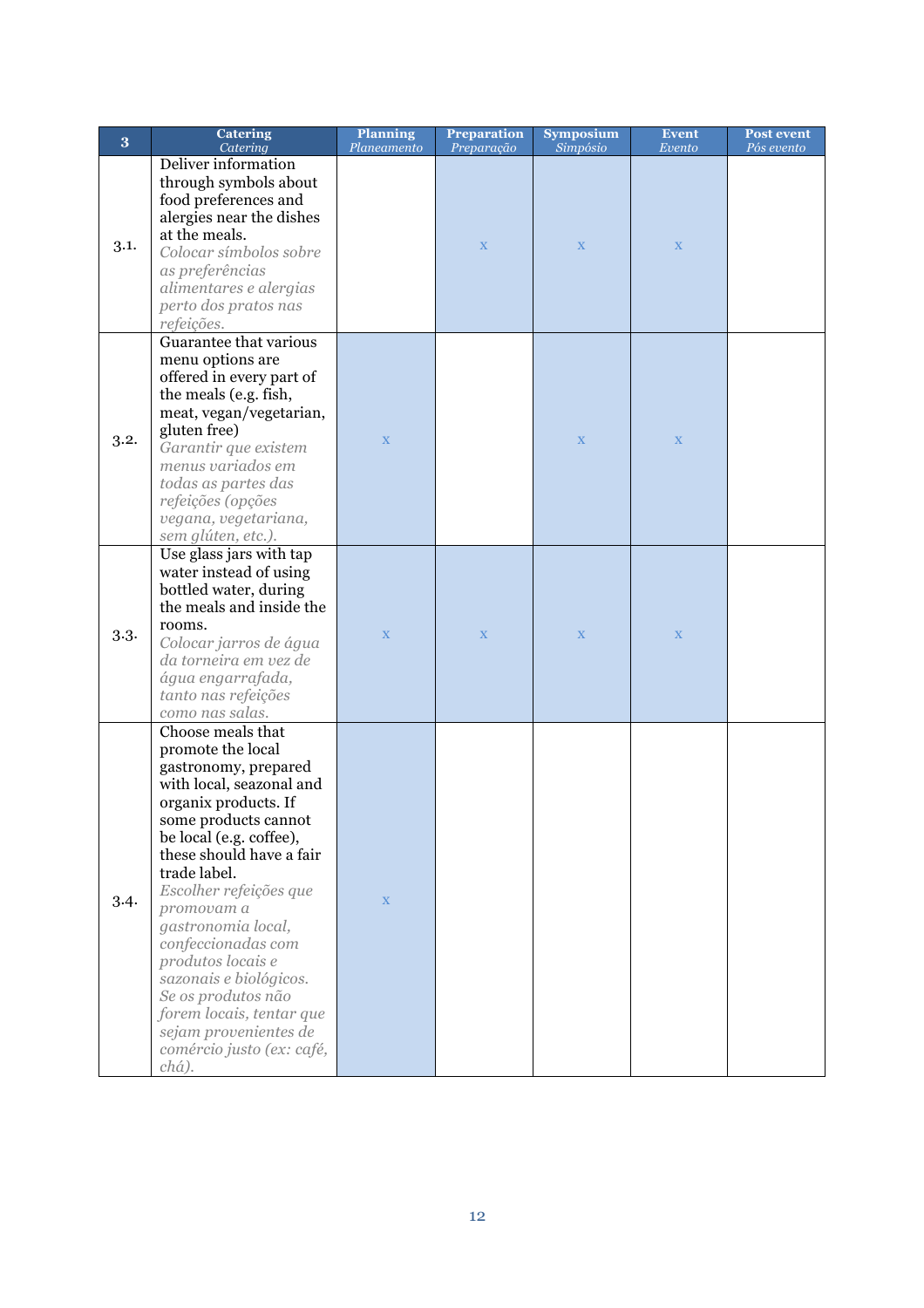| 3    | <b>Catering</b><br>Catering                                                                                                                                                                                                                                                                                                                                                                                                                           | <b>Planning</b><br>Planeamento | <b>Preparation</b><br>Preparação | <b>Symposium</b><br>Simpósio | <b>Event</b><br>Evento | <b>Post event</b><br>Pós evento |
|------|-------------------------------------------------------------------------------------------------------------------------------------------------------------------------------------------------------------------------------------------------------------------------------------------------------------------------------------------------------------------------------------------------------------------------------------------------------|--------------------------------|----------------------------------|------------------------------|------------------------|---------------------------------|
| 3.5. | Deliver information in<br>the menu about which<br>products are certified<br>(e.g. organic farming,<br>fair trade)<br>Listar nos menus quais<br>dos produtos são<br>certificados (ex:<br>agricultura biológica,<br>comércio justo,<br>produção integrada,<br>$etc.$ )                                                                                                                                                                                  | X                              | X                                |                              |                        |                                 |
| 3.6. | Choose meat and<br>marine/aquaculture<br>products having into<br>consideration if they are<br>from sustainable<br>sources (e.g. MSC label,<br><b>IUCN Red List, other</b><br>regional/local adequate<br>lists)<br>Escolher a carne e<br>produtos<br>marinhos/aquacultura<br>tendo em conta se são<br>de origem sustentável<br>(ex: verificar MSC<br>label, guia pescado e<br>marisco sustentável do<br>Oceanário de Lisboa,<br><b>IUCN</b> Red List). | X                              |                                  |                              |                        |                                 |
| 3.7. | Use reusable materials<br>throughout the catering:<br>dishes and containers<br>based on ceramic and<br>glass, metal cutlery,<br>glass cups and / or other<br>reusable glasses, cloth<br>napkins.<br>Utilizar materiais<br>reutilizáveis em todo o<br>serviço de catering:<br>pratos e recipientes à<br>base de cerâmica e<br>vidro, talheres<br>metálicos, copos de<br>vidro e/ou outros copos<br>reutilizáveis,<br>guardanapos de pano.              | $\mathbf X$                    |                                  | X                            | $\mathbf X$            |                                 |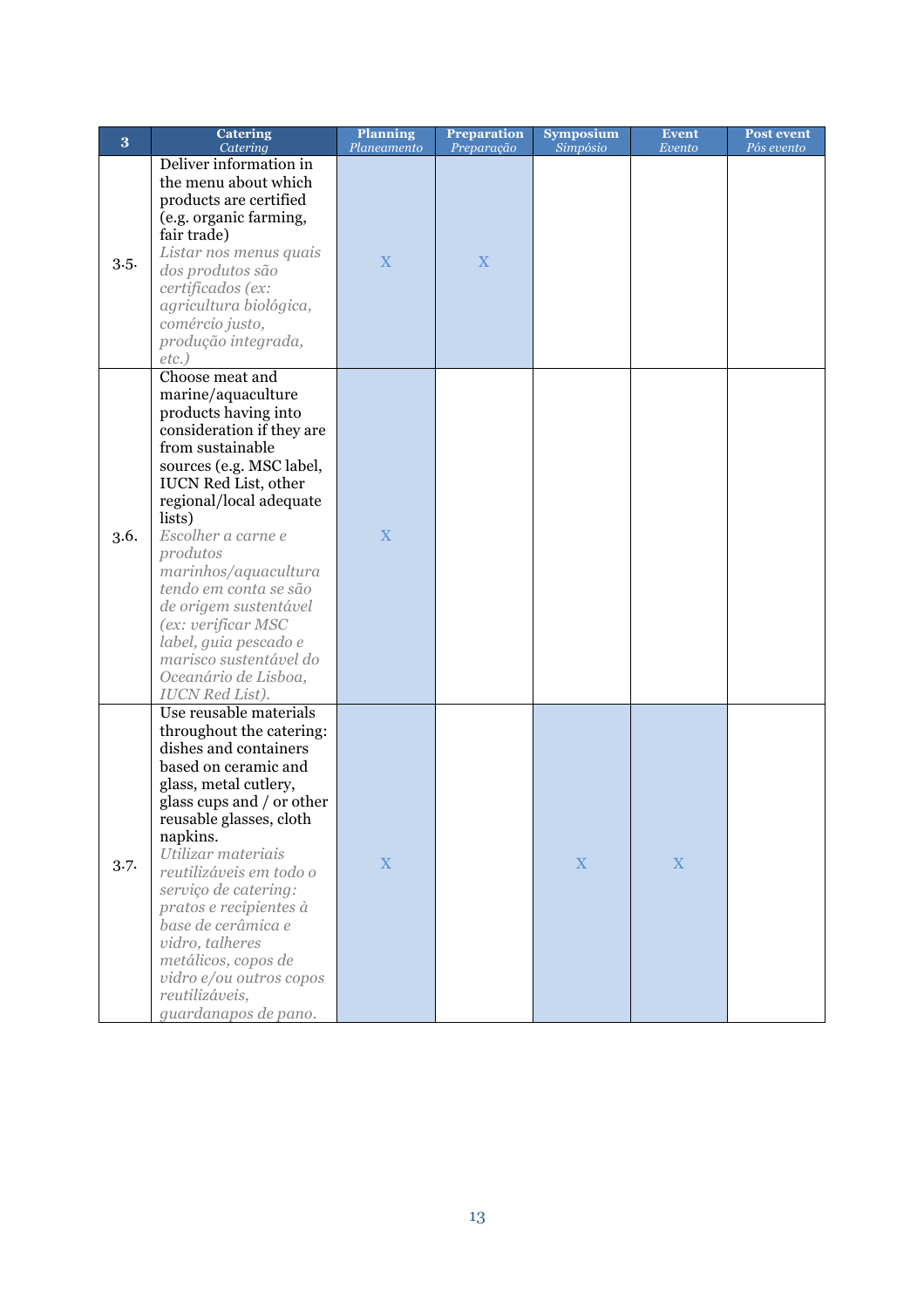| 3     | <b>Catering</b><br>Catering                                                                                                                                                                                                                                                                                                                                                                                                    | <b>Planning</b><br>Planeamento | <b>Preparation</b><br>Preparação | <b>Symposium</b><br>Simpósio | <b>Event</b><br>Evento | <b>Post event</b><br>Pós evento |
|-------|--------------------------------------------------------------------------------------------------------------------------------------------------------------------------------------------------------------------------------------------------------------------------------------------------------------------------------------------------------------------------------------------------------------------------------|--------------------------------|----------------------------------|------------------------------|------------------------|---------------------------------|
| 3.8.  | If it is necessary to use<br>disposable materials,<br>choose those which are<br>made from recycled or<br>plant-based material,<br>and are recyclable. The<br>paper used should be<br>chlorine-free.<br>Se for necessário<br>utilizar materiais<br>descartáveis, escolher<br>os que sejam feitos de<br>material reciclado ou à<br>base de plantas, e que<br>sejam recicláveis. O<br>papel utilizado deve ser<br>livre de cloro. | $\mathbf X$                    |                                  | $\mathbf X$                  | X                      |                                 |
| 3.9.  | Promote an awareness<br>campaign at the event to<br>reduce food waste,<br>trying not to leave food<br>on the plate.<br>Promover uma<br>campanha de<br>sensibilização no evento<br>para a redução do<br>desperdício de comida,<br>procurando que não se<br>deixe comida no prato.                                                                                                                                               |                                |                                  | $\mathbf X$                  | $\mathbf X$            |                                 |
| 3.10. | Take only the amount of<br>food that you plan to<br>eat, to avoid food waste.<br>Retire apenas a<br>quantidade de<br>alimentos que planeia<br>comer, para reduzir o<br>desperdício alimentar.                                                                                                                                                                                                                                  |                                |                                  | $\mathbf X$                  | $\mathbf X$            |                                 |
| 3.11. | Donating surplus food<br>to local institutions.<br>Doar a comida<br>excedente a instituições<br>locais (ex: Refood).                                                                                                                                                                                                                                                                                                           | $\mathbf X$                    |                                  |                              |                        | $\mathbf X$                     |
| 3.12. | Use dispensers instead<br>of individual packets<br>(e.g. sugar, salt,<br>pepper).<br>Usar dispensadores em<br>vez de pacotes<br>individuais (ex: açúcar,<br>sal, pimenta).                                                                                                                                                                                                                                                     | $\mathbf X$                    |                                  | $\mathbf X$                  | $\mathbf X$            |                                 |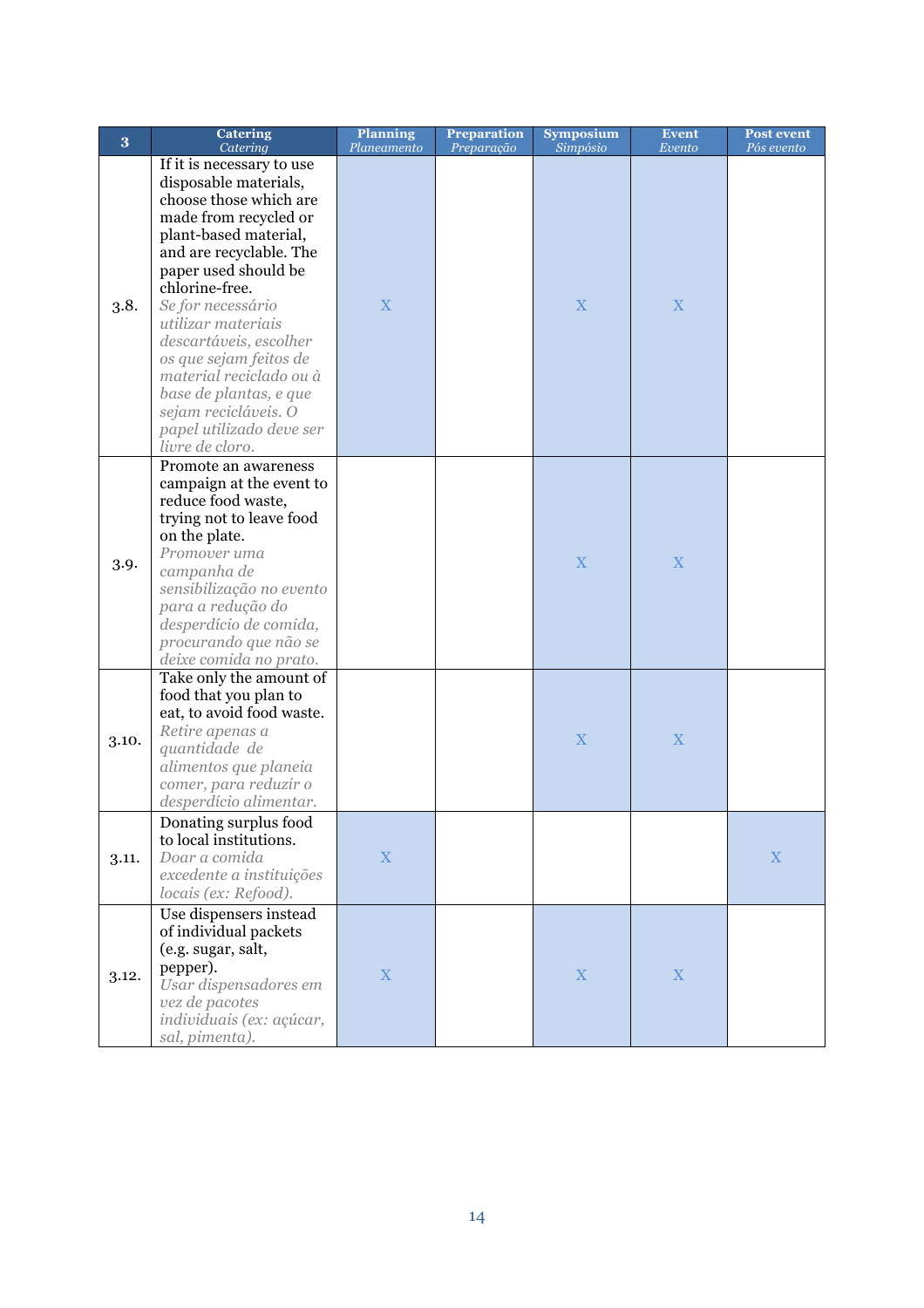| 3     | <b>Catering</b><br>Catering                                                                                                                                                                                                                                                                                                                                                    | <b>Planning</b><br>Planeamento | <b>Preparation</b><br>Preparação | <b>Symposium</b><br>Simpósio | <b>Event</b><br>Evento | <b>Post event</b><br>Pós evento |
|-------|--------------------------------------------------------------------------------------------------------------------------------------------------------------------------------------------------------------------------------------------------------------------------------------------------------------------------------------------------------------------------------|--------------------------------|----------------------------------|------------------------------|------------------------|---------------------------------|
| 3.13. | Give preference to<br>reusable materials for<br>the presentation of the<br>menus, instead of using<br>paper. If this is not<br>possible, give preference<br>to unbleached recycled<br>paper.<br>Dar preferência a<br>materiais reutilizáveis<br>para a apresentação<br>dos menus, em vez de<br>usar papel. Se não for<br>possível, usar papel<br>reciclado, não<br>branqueado. | X                              |                                  | X                            | X                      |                                 |
| 3.14. | Give preference to<br>reusable or recycled<br>containers when<br>packaging material.<br>Dar preferência a<br>materiais reutilizáveis<br>ou reciclados para<br>embalar material.                                                                                                                                                                                                | X                              |                                  | $\mathbf X$                  | X                      |                                 |
| 3.15. | Ensure the correct<br>disposal of waste from<br>the catering service,<br>ensuring the separation<br>of recyclable materials.<br>Assegurar o<br>encaminhamento<br>correto de resíduos das<br>refeições, garantindo a<br>separação dos<br>materiais recicláveis.                                                                                                                 | X                              |                                  | $\mathbf X$                  | X                      | X                               |
| 3.16. | Ensure that the catering<br>company know the<br>number of participants<br>as accurate as possible<br>in time to avoid food<br>waste.<br>Assegurar que a<br>empresa de catering<br>sabe o número de<br>participantes o mais<br>correto possível<br>atempadamente, para<br>evitar desperdício<br>alimentar.                                                                      | $\mathbf X$                    | X                                |                              |                        |                                 |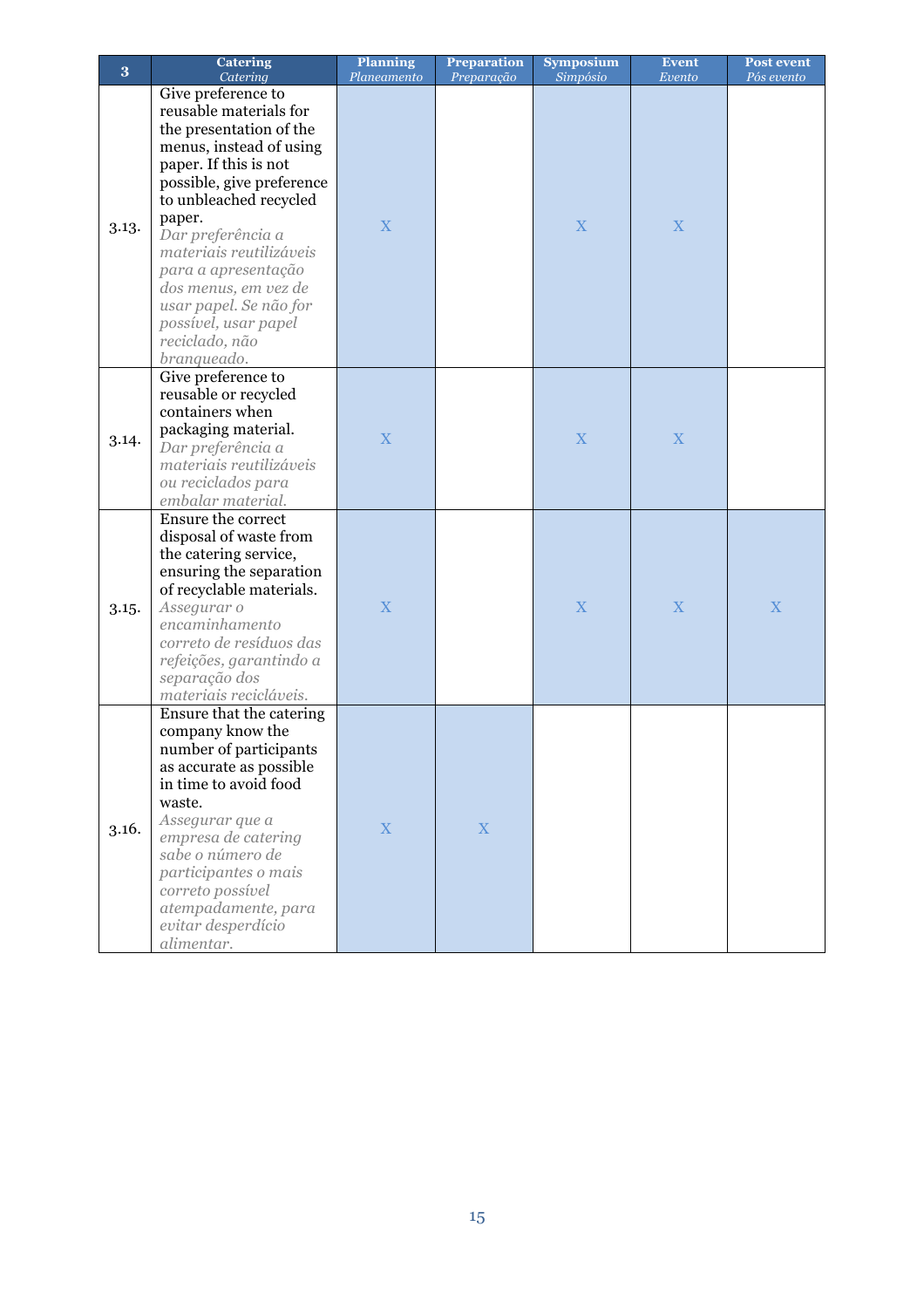| 3     | <b>Catering</b><br>Catering                                                                                                                                                                                                                                                                                                                    | <b>Planning</b><br>Planeamento | <b>Preparation</b><br>Preparação | <b>Symposium</b><br>Simpósio | Event<br>Evento | <b>Post event</b><br>Pós evento |
|-------|------------------------------------------------------------------------------------------------------------------------------------------------------------------------------------------------------------------------------------------------------------------------------------------------------------------------------------------------|--------------------------------|----------------------------------|------------------------------|-----------------|---------------------------------|
| 3.17. | Request information on<br>the specific nutritional<br>needs of participants at<br>registration, in terms of<br>food allergies and food<br>preferences.<br>Solicitar informação<br>sobre as necessidades<br>alimentares específicas<br>dos participantes no<br>momento da inscrição,<br>em termos de<br>preferências<br>alimentares e alergias. | X                              |                                  |                              |                 |                                 |
| 3.18. | Encourage participants<br>to bring their own<br>reusable drink container<br>(e.g. cup, thermos)<br>Incentivar os<br>participantes a trazer o<br>seu próprio recipiente<br>reutilizável para<br>bebidas (copo, garrafa<br>térmica).                                                                                                             | X                              | X                                | X                            | $\mathbf X$     |                                 |
| 3.19. | Bring and use your own<br>reusable cup/mug<br>whenever is possible.<br>Traga e use sempre que<br>possível o seu<br>copo/caneca<br>reutilizável.                                                                                                                                                                                                |                                |                                  | X                            | $\mathbf X$     |                                 |
| 3.20. | Conduct short survey<br>for suppliers to<br>understand their effort<br>on minimizing<br>environmental impacts<br>(e.g. use of packaging).<br>Realizar pequeno<br>inquérito aos<br>fornecedores para<br>perceber se efetuaram<br>esforços na<br>minimização de<br>impactes ambientais<br>(ex: uso de<br>embalagens).                            |                                |                                  |                              |                 | $\mathbf X$                     |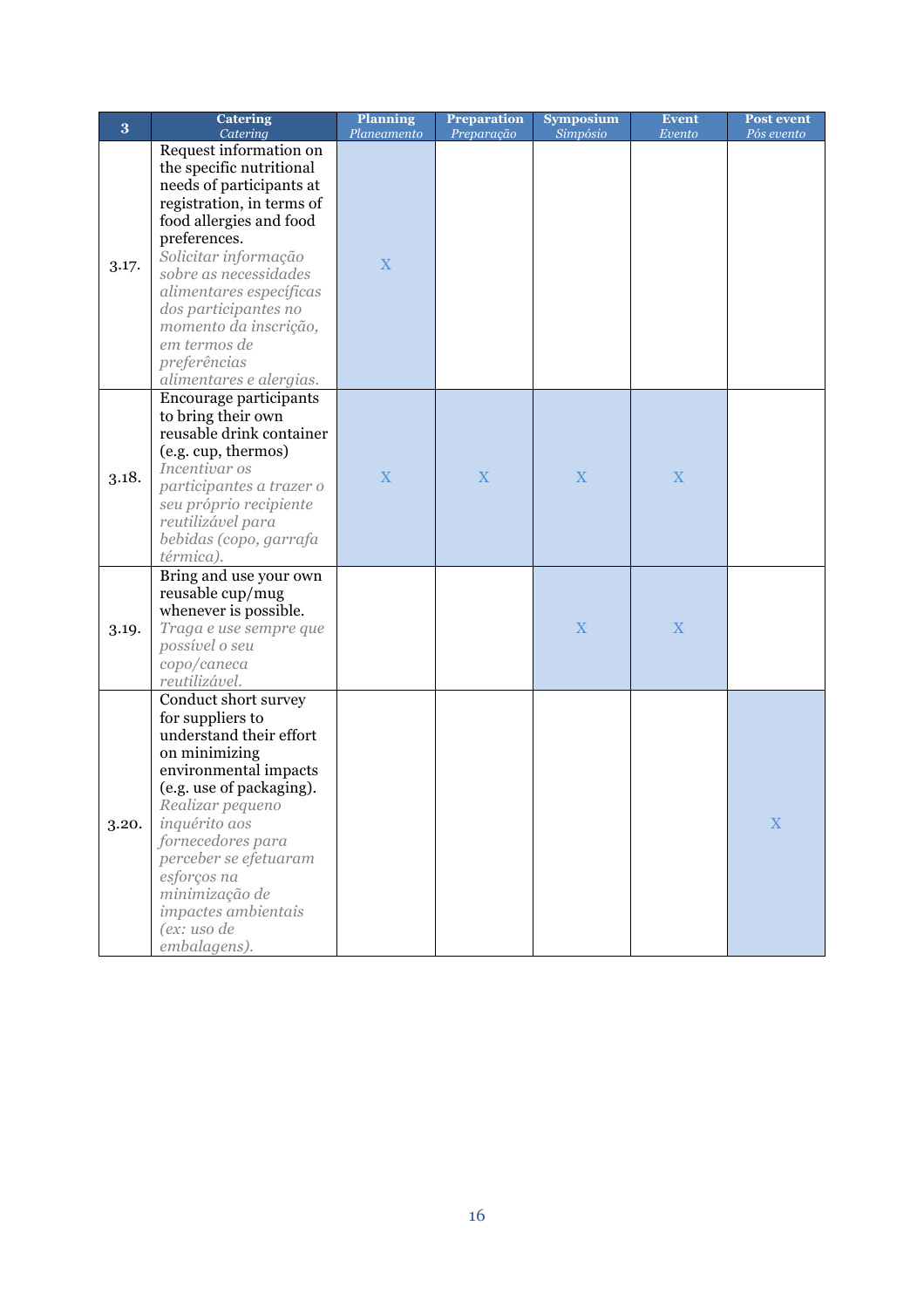| 3     | <b>Catering</b><br>Catering                     | <b>Planning</b><br>Planeamento | <b>Preparation</b><br>Preparação | <b>Symposium</b><br>Simpósio | <b>Event</b><br>Evento | <b>Post event</b><br>Pós evento |
|-------|-------------------------------------------------|--------------------------------|----------------------------------|------------------------------|------------------------|---------------------------------|
|       | Ask that materials for                          |                                |                                  |                              |                        |                                 |
|       | the conference are sent                         |                                |                                  |                              |                        |                                 |
|       | in packaging made of                            |                                |                                  |                              |                        |                                 |
|       | recycled material and                           |                                |                                  |                              |                        |                                 |
|       | without PVC (e.g. offers                        |                                |                                  |                              |                        |                                 |
| 3.21. | from sponsors).                                 | X                              |                                  |                              |                        |                                 |
|       | Pedir que materiais que                         |                                |                                  |                              |                        |                                 |
|       | venham em embalagens                            |                                |                                  |                              |                        |                                 |
|       | de material reciclado e                         |                                |                                  |                              |                        |                                 |
|       | sem PVC (ex: géneros                            |                                |                                  |                              |                        |                                 |
|       | de patrocinadores).                             |                                |                                  |                              |                        |                                 |
|       | (Recommendation)                                |                                |                                  |                              |                        |                                 |
|       | Avoid water waste in                            |                                |                                  |                              |                        |                                 |
|       | terms of food                                   |                                |                                  |                              |                        |                                 |
|       | preparation, washing                            |                                |                                  |                              |                        |                                 |
|       | and cleaning, and opt                           |                                |                                  |                              |                        |                                 |
|       | for environmentally                             |                                |                                  |                              |                        |                                 |
|       | friendly detergents and                         |                                |                                  |                              |                        |                                 |
|       | cleaning products with                          |                                |                                  |                              |                        |                                 |
| 3.22. | environmental                                   | $\overline{\mathbf{X}}$        |                                  |                              |                        |                                 |
|       | certification.                                  |                                |                                  |                              |                        |                                 |
|       | (Recomendação) Evitar                           |                                |                                  |                              |                        |                                 |
|       | desperdícios de água ao                         |                                |                                  |                              |                        |                                 |
|       | nível das confecções,                           |                                |                                  |                              |                        |                                 |
|       | lavagens e limpezas, e                          |                                |                                  |                              |                        |                                 |
|       | optar por detergentes e                         |                                |                                  |                              |                        |                                 |
|       | produtos de limpeza                             |                                |                                  |                              |                        |                                 |
|       | ecológicos, com                                 |                                |                                  |                              |                        |                                 |
|       | certificação ambiental.                         |                                |                                  |                              |                        |                                 |
|       | (Recommendation) Use                            |                                |                                  |                              |                        |                                 |
|       | energy-efficient                                |                                |                                  |                              |                        |                                 |
|       | equipment in terms of                           |                                |                                  |                              |                        |                                 |
|       | food preparation,                               |                                |                                  |                              |                        |                                 |
|       | washing and cleaning.<br>(Recomendação)         | X                              |                                  |                              |                        |                                 |
| 3.23. | Utilizar equipamentos                           |                                |                                  |                              |                        |                                 |
|       | energeticamente                                 |                                |                                  |                              |                        |                                 |
|       | eficientes ao nível das                         |                                |                                  |                              |                        |                                 |
|       |                                                 |                                |                                  |                              |                        |                                 |
|       |                                                 |                                |                                  |                              |                        |                                 |
|       | confecções alimentares,<br>lavagens e limpezas. |                                |                                  |                              |                        |                                 |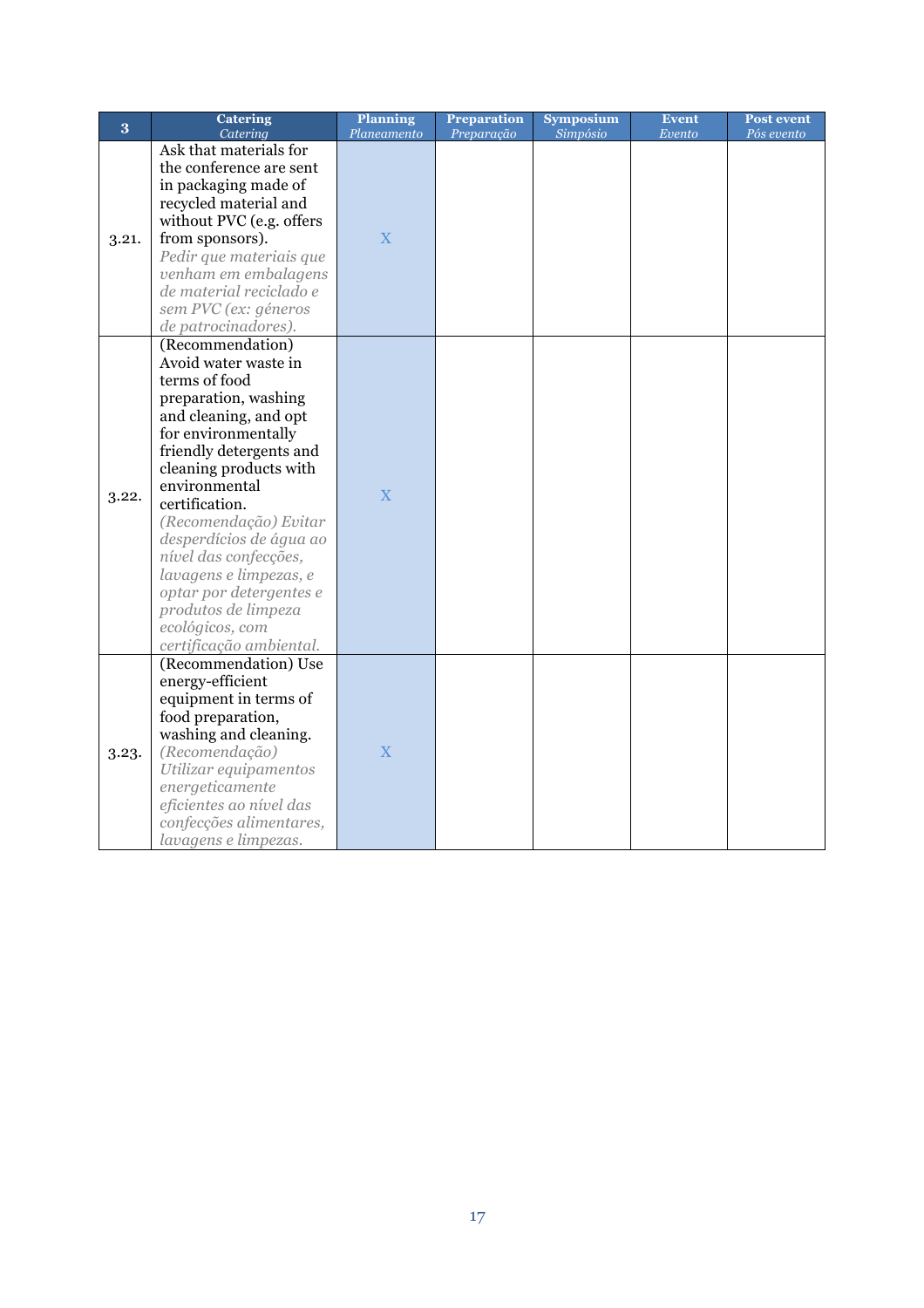| $\overline{\mathbf{4}}$ | <b>Communication and</b><br>material<br>Comunicação e material                                                                                                                                                                                                                                                                                                                                                                                                                                                         | <b>Planning</b><br>Planeamento | <b>Preparation</b><br>Preparação | <b>Symposium</b><br>Simpósio | <b>Event</b><br>Evento | <b>Post event</b><br>Pós evento |
|-------------------------|------------------------------------------------------------------------------------------------------------------------------------------------------------------------------------------------------------------------------------------------------------------------------------------------------------------------------------------------------------------------------------------------------------------------------------------------------------------------------------------------------------------------|--------------------------------|----------------------------------|------------------------------|------------------------|---------------------------------|
| 4.1.                    | Planning a<br>communication<br>program to involve all<br>stakeholders in the<br>sustainability strategy<br>through the<br>dissemination of<br>information about all<br>preparation steps in the<br>website.<br>Planear uma campanha<br>de comunicação para<br>envolver todas as<br>partes interessadas na<br>estratégia para a<br>sustentabilidade,<br>divulgando informação<br>sobre todas as etapas<br>de preparação através<br>do website.                                                                          | X                              |                                  |                              |                        |                                 |
| 4.2.                    | Use recycled or<br>unbleached paper<br>whenever possible.<br>Utilizar papel reciclado<br>sempre que possível e<br>não branqueado.                                                                                                                                                                                                                                                                                                                                                                                      |                                | X                                | X                            | X                      |                                 |
| 4.3.                    | Prefer local flowers or<br>decorative items<br>produced locally and/or<br>use reusable<br>decorations.<br>Optar pela utilização de<br>flores locais ou artigos<br>decorativos produzidos<br>localmente, e/ou<br>recorrer a decorações<br>reutilizáveis.                                                                                                                                                                                                                                                                |                                | X                                | X                            | X                      |                                 |
| 4.4.                    | Inform all conference<br>participants, depending<br>on the roles they play (e.<br>g., track chairs and<br>volunteers), about their<br>responsibilities and<br>functions, as well who<br>should be contacted in<br>an unplanned situation.<br>Informar todos os<br>participantes da<br>conferência,<br>dependendo dos papéis<br>que desempenham (e.g.,<br>track chairs e<br>voluntários), das suas<br>responsabilidades e<br>funções, assim como a<br>quem recorrer caso<br>exista alguma situação<br>fora do planeado. |                                | $\mathbf X$                      | X                            | X                      |                                 |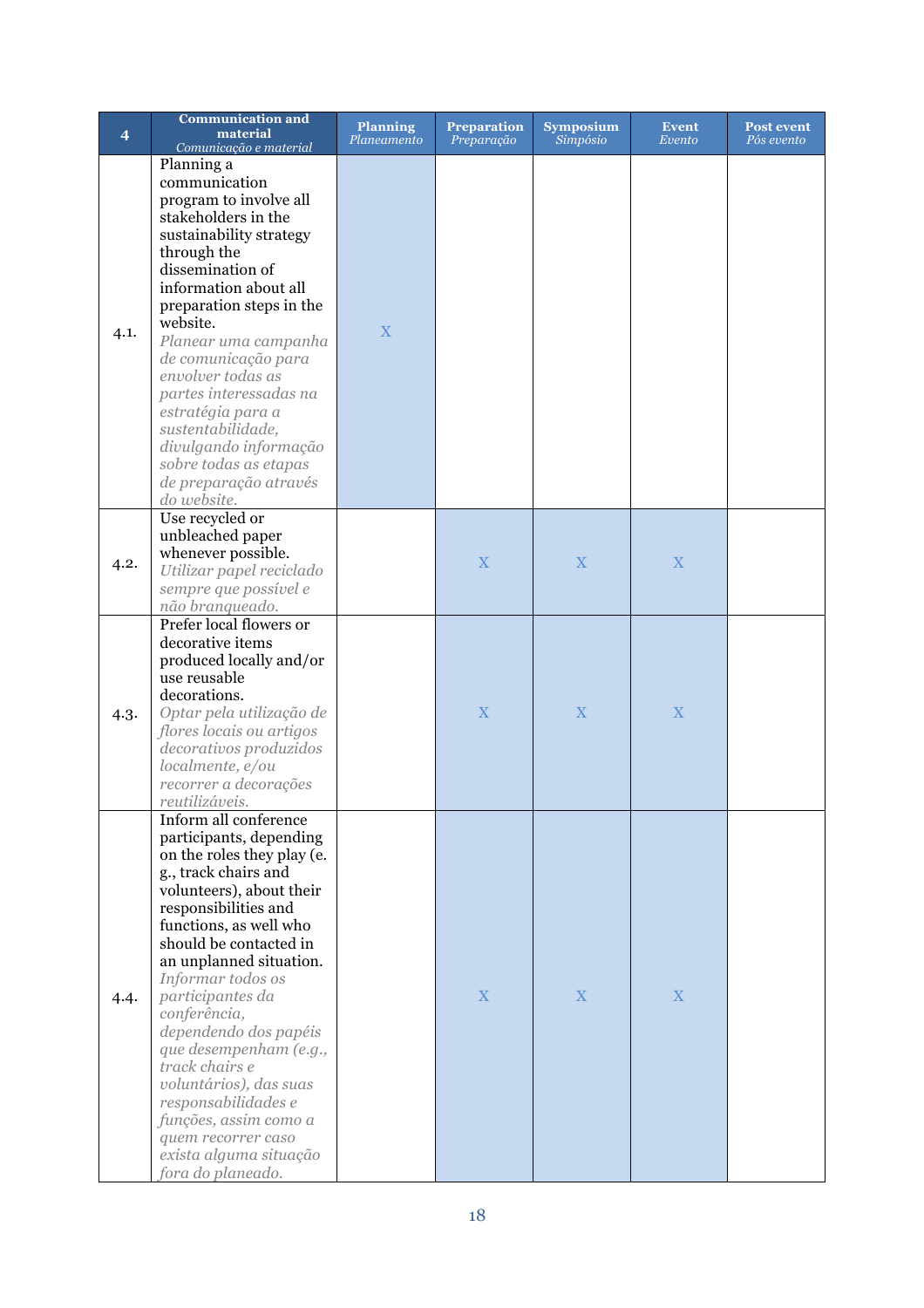|                | <b>Communication and</b>                      | <b>Planning</b>         | <b>Preparation</b>      | <b>Symposium</b> | <b>Event</b>            | <b>Post event</b> |
|----------------|-----------------------------------------------|-------------------------|-------------------------|------------------|-------------------------|-------------------|
| $\overline{4}$ | material                                      | Planeamento             | Preparação              | Simpósio         | Evento                  | Pós evento        |
|                | Comunicação e material                        |                         |                         |                  |                         |                   |
|                | Deliver the manuals of                        |                         |                         |                  |                         |                   |
|                | the sustainability                            |                         |                         |                  |                         |                   |
|                | strategy to the chair of                      |                         |                         |                  |                         |                   |
|                | the next ISDRS                                |                         |                         |                  |                         |                   |
|                | conference, to pass on                        |                         |                         |                  |                         |                   |
|                | the legacy.                                   |                         |                         |                  |                         |                   |
| 4.5.           | Entregar os manuais                           |                         |                         |                  | X                       |                   |
|                | da estratégia de                              |                         |                         |                  |                         |                   |
|                | sustentabilidade ao                           |                         |                         |                  |                         |                   |
|                | responsável pela                              |                         |                         |                  |                         |                   |
|                | organização da                                |                         |                         |                  |                         |                   |
|                | próxima conferência,                          |                         |                         |                  |                         |                   |
|                | para manter o legado.                         |                         |                         |                  |                         |                   |
|                | Define a set of                               |                         |                         |                  |                         |                   |
|                |                                               |                         |                         |                  |                         |                   |
|                | performance indicators                        |                         |                         |                  |                         |                   |
|                | and targets to monitor                        |                         |                         |                  |                         |                   |
|                | each of the measures of                       |                         |                         |                  |                         |                   |
|                | the sustainability                            |                         |                         |                  |                         |                   |
| 4.6.           | management program.                           | $\overline{\mathbf{X}}$ |                         |                  |                         |                   |
|                | Estabelecer indicadores                       |                         |                         |                  |                         |                   |
|                | e metas de desempenho                         |                         |                         |                  |                         |                   |
|                | para monitorizar cada                         |                         |                         |                  |                         |                   |
|                | uma das ações do                              |                         |                         |                  |                         |                   |
|                | programa de                                   |                         |                         |                  |                         |                   |
|                | sustentabilidade.                             |                         |                         |                  |                         |                   |
|                | Prefer communication                          |                         |                         |                  |                         |                   |
|                | in digital mode, and                          |                         |                         |                  |                         |                   |
|                | where this is not                             |                         |                         |                  |                         |                   |
|                | possible, use the                             |                         |                         |                  |                         |                   |
|                | minimum possible                              |                         |                         |                  |                         |                   |
|                | amount of resources.                          |                         | $\overline{\mathbf{X}}$ |                  | $\overline{\mathbf{X}}$ |                   |
| 4.7.           | Preferir a comunicação                        |                         |                         | X                |                         |                   |
|                | em modo digital e nos                         |                         |                         |                  |                         |                   |
|                | casos em que tal não                          |                         |                         |                  |                         |                   |
|                | seja possível, utilizar a                     |                         |                         |                  |                         |                   |
|                | quantidade mínima                             |                         |                         |                  |                         |                   |
|                | possível de recursos.                         |                         |                         |                  |                         |                   |
|                | Reduce the number of                          |                         |                         |                  |                         |                   |
|                | gifts given to                                |                         |                         |                  |                         |                   |
|                | participants to a                             |                         |                         |                  |                         |                   |
|                | minimum and the                               |                         |                         |                  |                         |                   |
|                | selection of gifts should                     |                         |                         |                  |                         |                   |
|                | be oriented to those that                     |                         |                         |                  |                         |                   |
|                | are reusable and                              |                         |                         |                  |                         |                   |
|                | produced sustainably.                         |                         |                         |                  |                         |                   |
|                |                                               | $\mathbf X$             | X                       |                  |                         |                   |
| 4.8.           | Reduzir o número de<br>brindes atribuídos aos |                         |                         |                  |                         |                   |
|                |                                               |                         |                         |                  |                         |                   |
|                | participantes ao                              |                         |                         |                  |                         |                   |
|                | mínimo possível e a                           |                         |                         |                  |                         |                   |
|                | escolha dos brindes                           |                         |                         |                  |                         |                   |
|                | deve recair sobre os que                      |                         |                         |                  |                         |                   |
|                | são reutilizáveis e                           |                         |                         |                  |                         |                   |
|                | produzidos de forma                           |                         |                         |                  |                         |                   |
|                | sustentável.                                  |                         |                         |                  |                         |                   |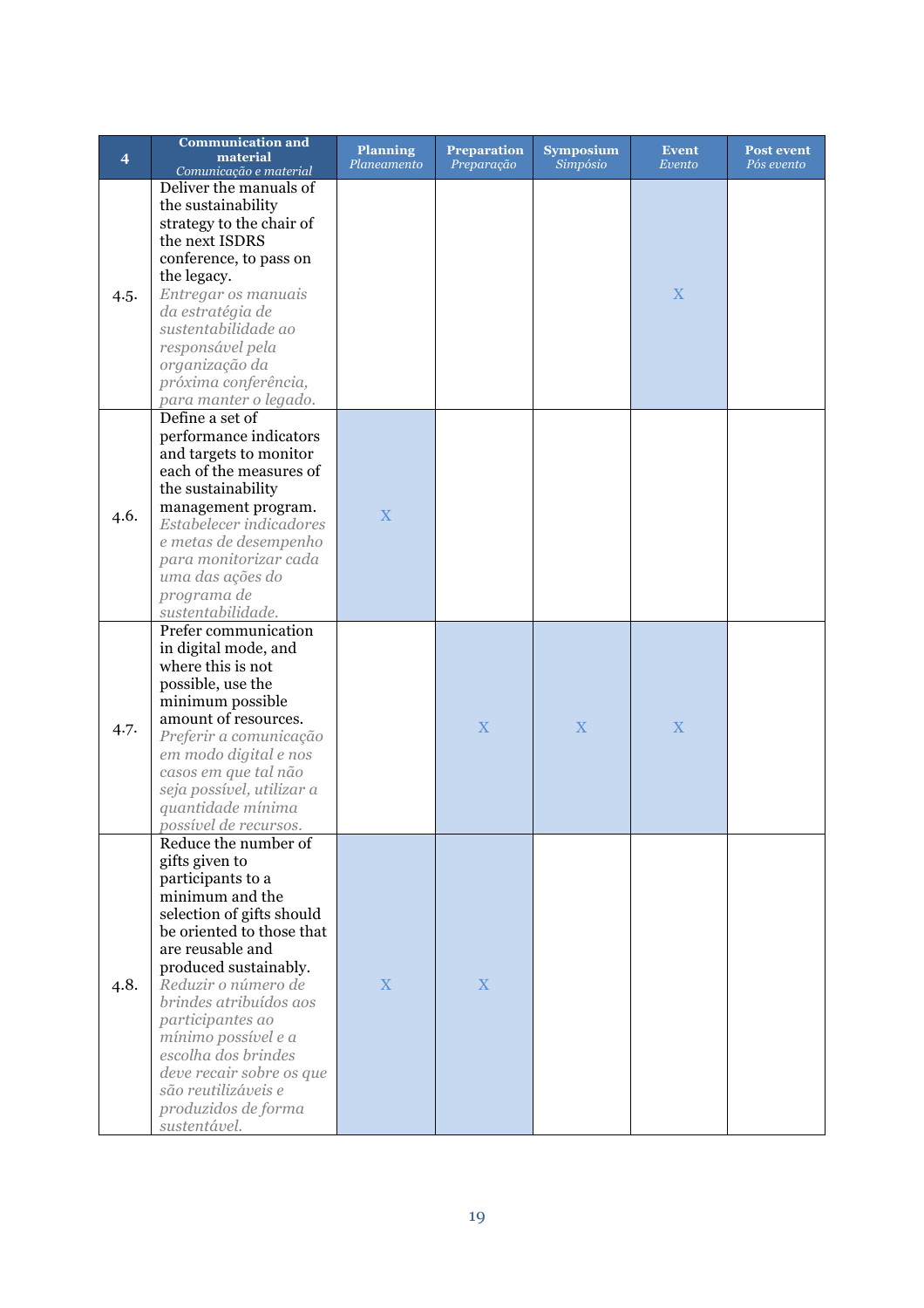| $\overline{\bf 4}$ | <b>Communication and</b><br>material<br>Comunicação e material                                                                                                                                                                                                                                                                                                                                                                                                                                                                                                                                                                                       | <b>Planning</b><br>Planeamento | <b>Preparation</b><br>Preparação | <b>Symposium</b><br>Simpósio | <b>Event</b><br>Evento | <b>Post event</b><br>Pós evento |
|--------------------|------------------------------------------------------------------------------------------------------------------------------------------------------------------------------------------------------------------------------------------------------------------------------------------------------------------------------------------------------------------------------------------------------------------------------------------------------------------------------------------------------------------------------------------------------------------------------------------------------------------------------------------------------|--------------------------------|----------------------------------|------------------------------|------------------------|---------------------------------|
| 4.9.               | Define a point of<br>information in the event<br>where all the useful<br>information is available<br>to participants,<br>including last minute<br>warnings. If possible,<br>create a similar digital<br>space (e.g., facebook or<br>twitter).<br>Definir um espaço no<br>local do evento que<br>funcione como ponto de<br>informação e onde<br>estejam acessíveis todas<br>as informações<br>necessárias aos<br>participantes, incluindo<br>avisos de última hora.<br>Se possível, criar um<br>espaço semelhante<br>digital (e.g. facebook ou<br>twitter).                                                                                           | X                              | X                                | X                            | X                      |                                 |
| 4.10.              | Communicate the<br>sustainability strategy<br>adopted by the<br>organising committee to<br>participants, service<br>providers and their<br>employees, and the staff<br>previously of the<br>conference, ensuring<br>this way their<br>contribution to improve<br>the sustainability of the<br>event.<br>Comunicar a estratégia<br>de sustentabilidade<br>adotada pela<br>organização da<br>conferência aos<br>participantes,<br>prestadores de serviços<br>e aos seus<br>colaboradores, e ao<br>staff da conferência de<br>forma prévia ao evento,<br>de forma a garantir a<br>sua contribuição para<br>melhorar a<br>sustentabilidade do<br>evento. |                                | $\mathbf X$                      | $\mathbf X$                  | $\mathbf X$            |                                 |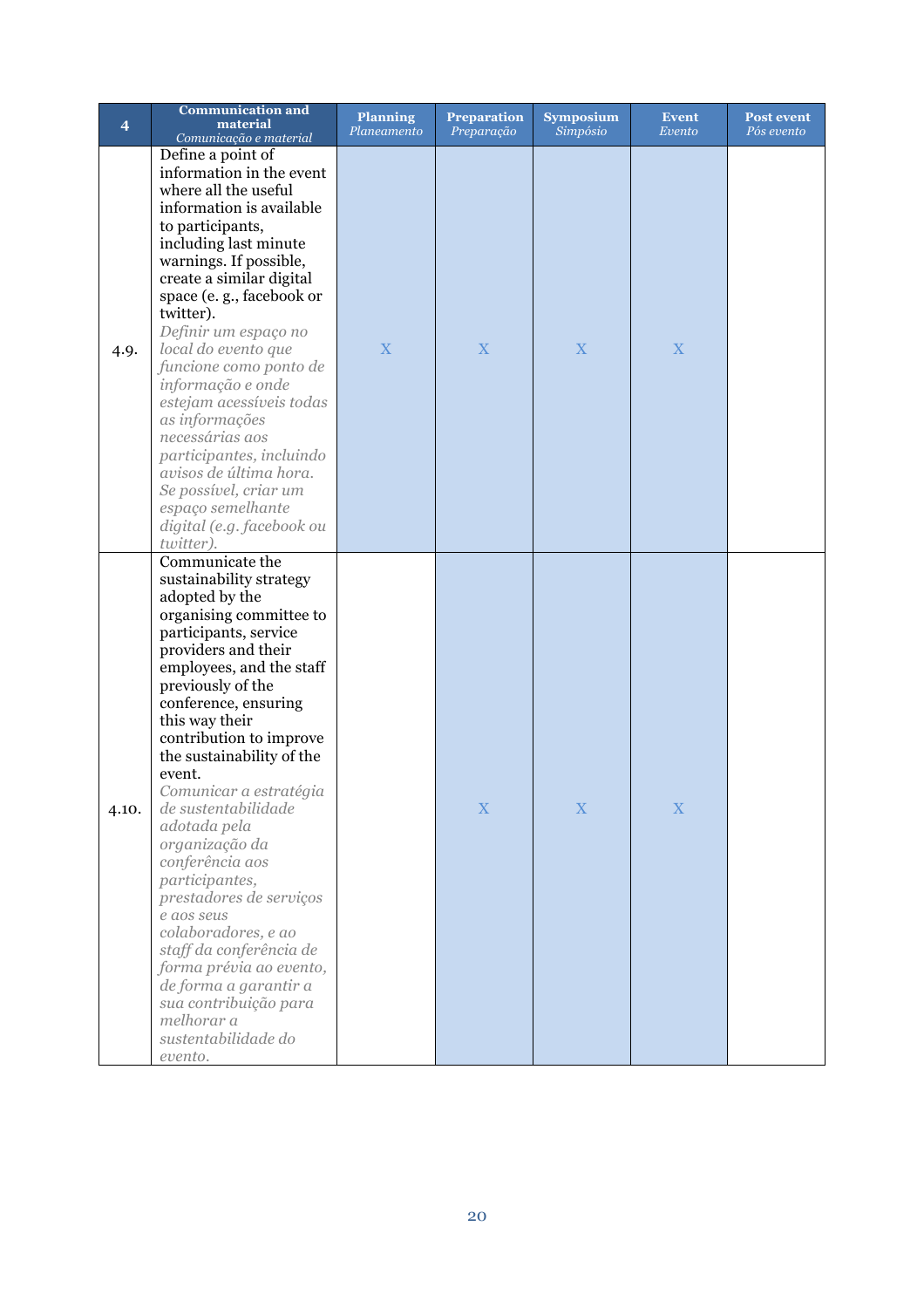| $\overline{\mathbf{4}}$ | <b>Communication and</b><br>material             | <b>Planning</b><br>Planeamento | <b>Preparation</b><br>Preparação | <b>Symposium</b><br>Simpósio | <b>Event</b><br>Evento | <b>Post event</b><br>Pós evento |
|-------------------------|--------------------------------------------------|--------------------------------|----------------------------------|------------------------------|------------------------|---------------------------------|
|                         | Comunicação e material<br>During the             |                                |                                  |                              |                        |                                 |
|                         | sustainability tours,                            |                                |                                  |                              |                        |                                 |
|                         | options made about the                           |                                |                                  |                              |                        |                                 |
|                         | sustainability of the tour                       |                                |                                  |                              |                        |                                 |
|                         | and the procedures that                          |                                |                                  |                              |                        |                                 |
|                         | can help participants to                         |                                |                                  |                              |                        |                                 |
|                         | contribute to it must be                         |                                |                                  |                              |                        |                                 |
|                         | communicated.                                    |                                |                                  |                              |                        |                                 |
|                         | Durante as visitas,                              |                                |                                  |                              |                        |                                 |
|                         | comunicar aos                                    |                                |                                  |                              |                        |                                 |
| 4.11.                   | participantes opções                             |                                |                                  |                              |                        | X                               |
|                         | que tenham sido                                  |                                |                                  |                              |                        |                                 |
|                         | tomadas tendo em                                 |                                |                                  |                              |                        |                                 |
|                         | conta a                                          |                                |                                  |                              |                        |                                 |
|                         | sustentabilidade da                              |                                |                                  |                              |                        |                                 |
|                         | própria visita e quais os                        |                                |                                  |                              |                        |                                 |
|                         | procedimentos que                                |                                |                                  |                              |                        |                                 |
|                         | devem adotar para                                |                                |                                  |                              |                        |                                 |
|                         | contribuírem para a                              |                                |                                  |                              |                        |                                 |
|                         | mesma.                                           |                                |                                  |                              |                        |                                 |
|                         | During the                                       |                                |                                  |                              |                        |                                 |
|                         | sustainability tours,                            |                                |                                  |                              |                        |                                 |
|                         | create awareness about                           |                                |                                  |                              |                        |                                 |
|                         | local products and<br>services, as well as areas |                                |                                  |                              |                        |                                 |
|                         | of interest from the                             |                                |                                  |                              |                        |                                 |
|                         | point of view of                                 |                                |                                  |                              |                        |                                 |
|                         | sustainability (e.g.,                            |                                |                                  |                              |                        |                                 |
| 4.12.                   | protected areas).                                |                                |                                  |                              |                        | X                               |
|                         | Durante as visitas,                              |                                |                                  |                              |                        |                                 |
|                         | divulgar produtos e                              |                                |                                  |                              |                        |                                 |
|                         | serviços locais, assim                           |                                |                                  |                              |                        |                                 |
|                         | como áreas de interesse                          |                                |                                  |                              |                        |                                 |
|                         | do ponto de vista da                             |                                |                                  |                              |                        |                                 |
|                         | sustentabilidade (e.g.,                          |                                |                                  |                              |                        |                                 |
|                         | reservas naturais).                              |                                |                                  |                              |                        |                                 |
|                         | Create and distribute a                          |                                |                                  |                              |                        |                                 |
|                         | small survey to assess                           |                                |                                  |                              |                        |                                 |
|                         | the staff's performance                          |                                |                                  |                              |                        |                                 |
| 4.13.                   | after the event.<br>Criar e distribuir um        | $\mathbf X$                    | $\mathbf X$                      |                              |                        | $\mathbf X$                     |
|                         |                                                  |                                |                                  |                              |                        |                                 |
|                         | pequeno inquérito para<br>avaliar o desempenho   |                                |                                  |                              |                        |                                 |
|                         | dos staff após o evento.                         |                                |                                  |                              |                        |                                 |
|                         |                                                  |                                |                                  |                              |                        |                                 |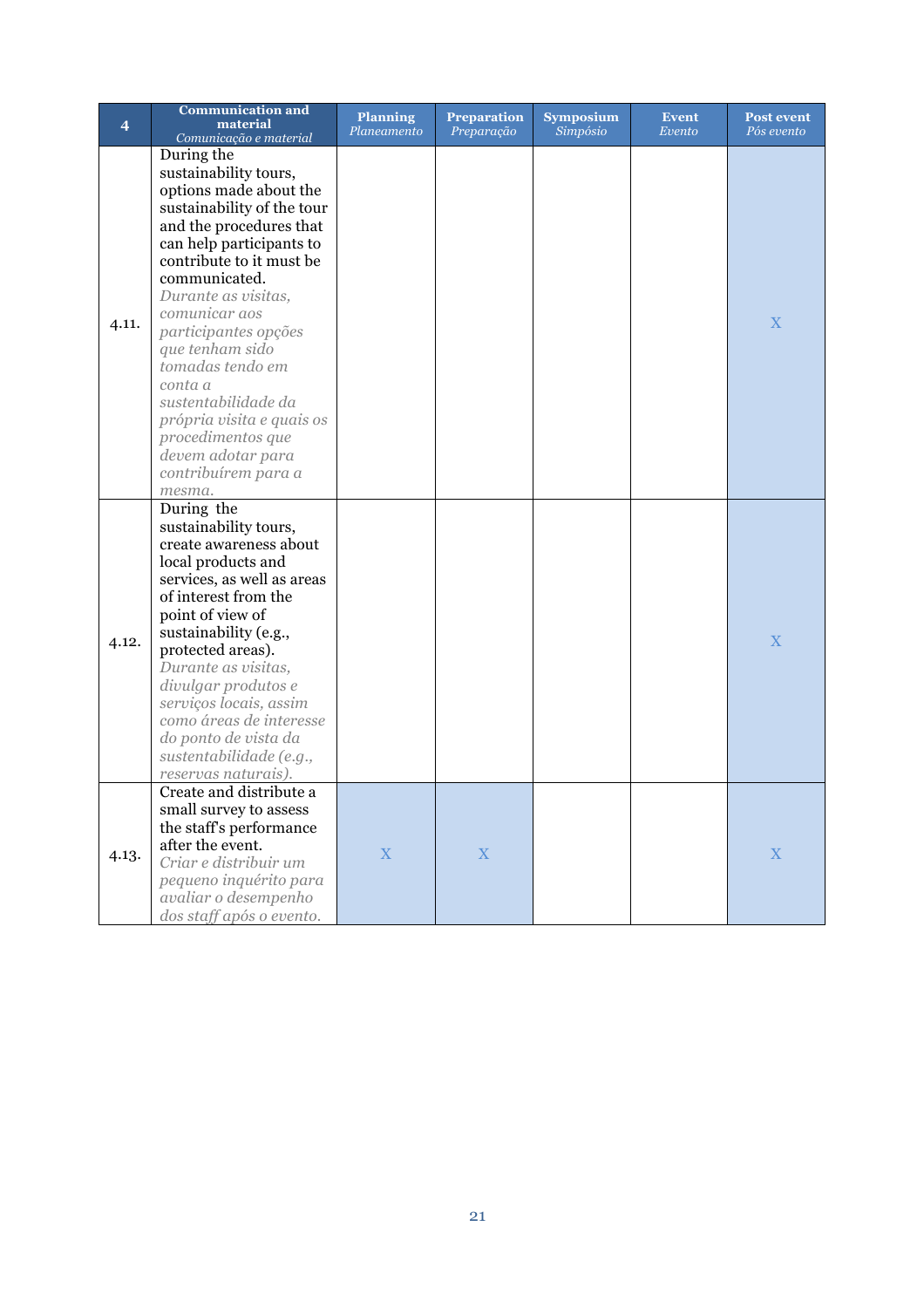| $\overline{5}$ | <b>Event logistics</b><br>Logística do evento                                                                                                                                                                                                                                                                                                       | <b>Planning</b><br>Planeamento | <b>Preparation</b><br>Preparação | <b>Symposium</b><br>Simpósio | <b>Event</b><br>Evento | Post event<br>Pós evento |
|----------------|-----------------------------------------------------------------------------------------------------------------------------------------------------------------------------------------------------------------------------------------------------------------------------------------------------------------------------------------------------|--------------------------------|----------------------------------|------------------------------|------------------------|--------------------------|
| 5.1.           | Ensure the existence of<br>approriately marked<br>recycling containers and<br>in sufficient numbers,<br>ensuring the collection<br>of waste and<br>appropriate disposal.<br>Assegurar a existência<br>de ecopontos<br>devidamente<br>sinalizados e em<br>número suficiente,<br>garantindo a recolha de<br>resíduos e<br>encaminhamento<br>adequado. |                                | $\mathbf X$                      | X                            | X                      | X                        |
| 5.2.           | Give preference to white<br>boards and markers or<br>chalk boards instead of<br>flipboards.<br>Dar preferência a<br>quadros de marcadores<br>ou giz em vez de<br>flipboards.                                                                                                                                                                        | $\mathbf X$                    |                                  | $\mathbf X$                  | $\mathbf X$            |                          |
| 5.3.           | Use energy efficient<br>electrical and electronic<br>equipment.<br>Usar equipamento<br>elétrico e eletrónico<br>energeticamente<br>eficiente.                                                                                                                                                                                                       | $\mathbf X$                    |                                  | $\mathbf X$                  | $\mathbf X$            |                          |
| 5.4.           | Ensure that all electrical<br>and electronic<br>equipment have energy<br>saving properties turned<br>on.<br>Assegurar que todos os<br>equipamentos elétricos<br>e eletrónicos têm as<br>propriedades de<br>poupança de energia<br>ligadas.                                                                                                          |                                |                                  | X                            | X                      |                          |
| 5.5.           | Reuse or donate surplus<br>conference material.<br>Reutilização ou doação<br>de material da<br>conferência excedente.                                                                                                                                                                                                                               |                                |                                  |                              |                        | $\mathbf X$              |
| 5.6.           | Ensure that all lighting,<br>equipment and<br>extensions are turned<br>off after use.<br>Assegurar que toda a<br>iluminação,<br>equipamento e<br>extensões são<br>desligados após<br>utilização.                                                                                                                                                    |                                |                                  | $\mathbf X$                  | $\mathbf X$            |                          |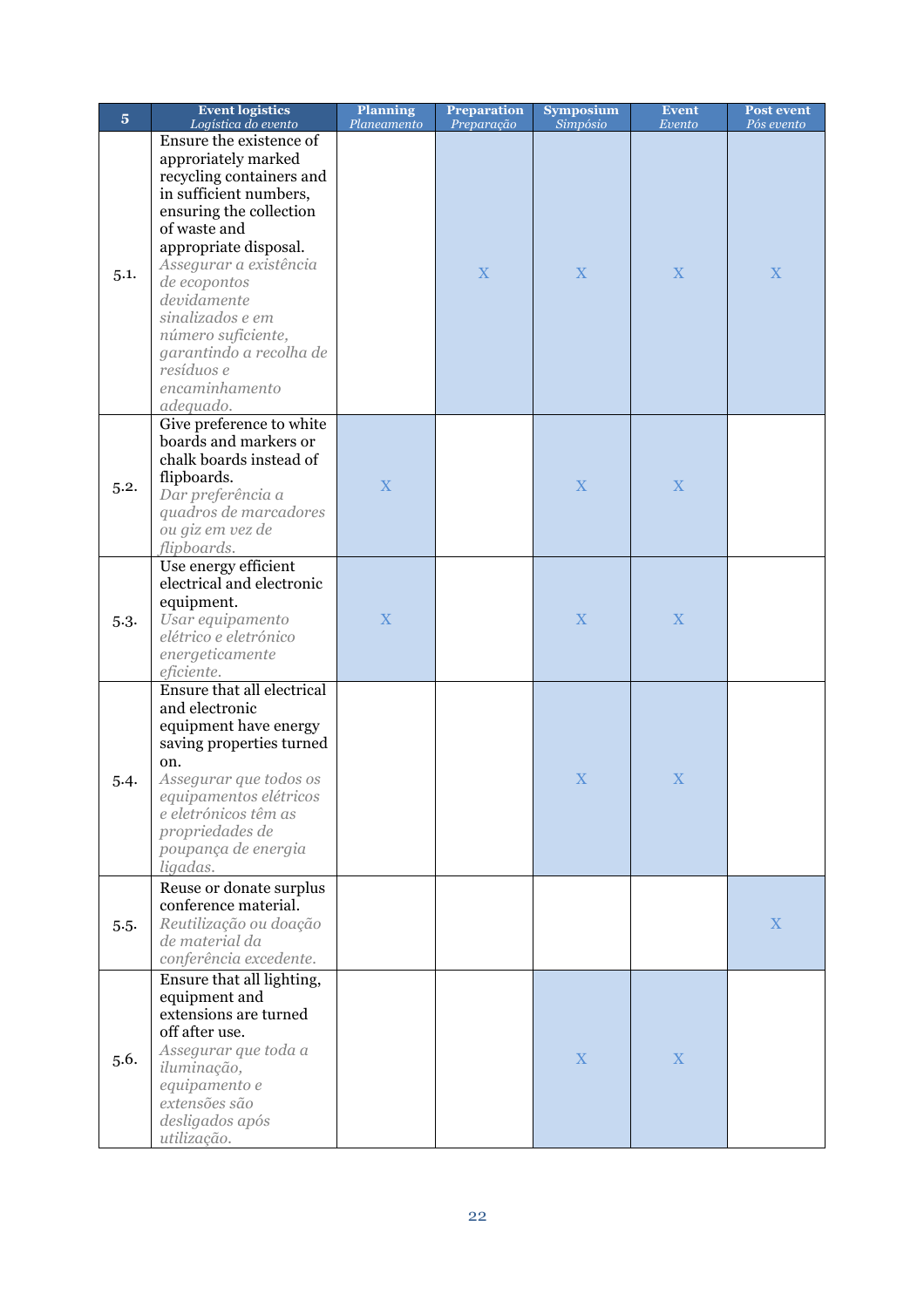| $\overline{5}$ | <b>Event logistics</b><br>Logística do evento                                                                                                                                                                                                                                                                                                             | <b>Planning</b><br>Planeamento | <b>Preparation</b><br>Preparação | <b>Symposium</b><br>Simpósio | <b>Event</b><br>Evento | Post event<br>Pós evento |
|----------------|-----------------------------------------------------------------------------------------------------------------------------------------------------------------------------------------------------------------------------------------------------------------------------------------------------------------------------------------------------------|--------------------------------|----------------------------------|------------------------------|------------------------|--------------------------|
| 5.7.           | Give preference to<br>domestic suppliers<br>whenever necessary to<br>purchase material.<br>Privilegiar<br>fornecedores nacionais<br>sempre que for<br>necessário adquirir<br>material.                                                                                                                                                                    | $\overline{\mathbf{X}}$        | X                                |                              |                        |                          |
| 5.8.           | <b>Ensure that conference</b><br>room temperatures are<br>around 25°C.<br>Assegurar que as salas<br>da conferência estão à<br>temperatura de $25^{\circ}$ C.                                                                                                                                                                                              |                                |                                  | X                            | $\mathbf X$            |                          |
| 5.9.           | Collect all paper that<br>was used only on one<br>side in containers and<br>reuse this paper.<br>Recolher todo o papel<br>que foi utilizado apenas<br>de um lado em<br>tabuleiros coletores e<br>reutilizar este papel.                                                                                                                                   |                                |                                  | X                            | X                      |                          |
| 5.10.          | Ensure the separation of<br>all materials subject to<br>reuse or that are<br>recyclable.<br>Assegurar a separação<br>adequada de todos os<br>materiais passíveis de<br>reutilização ou<br>reciclagem.                                                                                                                                                     |                                |                                  | X                            | X                      | X                        |
| 5.11.          | Ensure communication<br>is clear on the doors of<br>the conference rooms<br>and clear signage<br>throughout the event,<br>including warnings<br>about good practices.<br>Garantir que há clara<br>comunicação nas<br>portas das salas da<br>conferência e que há<br>sinalização clara em<br>todo o evento, incluindo<br>avisos sobre as boas<br>práticas. |                                |                                  | $\mathbf X$                  | $\mathbf X$            |                          |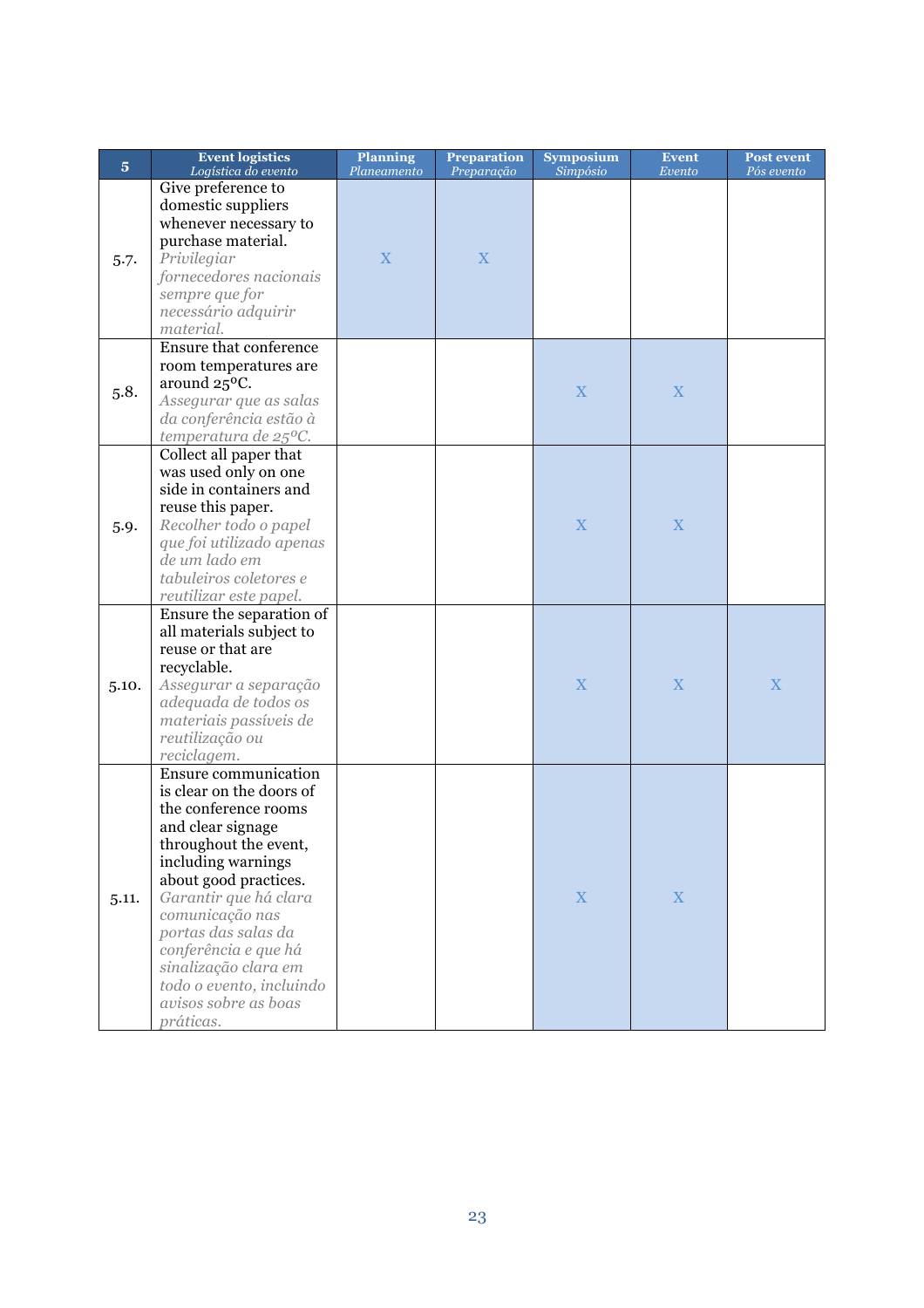| 6    | <b>Local transport and</b><br>mobility<br>Transporte local e mobilidade                                                                                                                                                                                                                                                                                                  | <b>Planning</b><br>Planeamento | <b>Preparation</b><br>Preparação | <b>Symposium</b><br>Simpósio | <b>Event</b><br>Evento | <b>Post event</b><br>Pós evento |
|------|--------------------------------------------------------------------------------------------------------------------------------------------------------------------------------------------------------------------------------------------------------------------------------------------------------------------------------------------------------------------------|--------------------------------|----------------------------------|------------------------------|------------------------|---------------------------------|
| 6.1. | Give preference<br>(whenever possible) to<br>buses with a capacity<br>dependent on the needs<br>and with the lowest<br>consumption.<br>Quando necessário, dar<br>preferência a<br>autocarros adequados<br>ao número de<br>participantes e com os<br>menores consumos<br>possíveis.                                                                                       | X                              |                                  |                              |                        |                                 |
| 6.2. | Define an efficient<br>material collection plan<br>for the event, which<br>limit the number of<br>trips required.<br>Definir um plano de<br>recolha eficiente de<br>material para o evento,<br>que limite o número de<br>viagens necessárias.                                                                                                                            | $\overline{\mathbf{X}}$        | X                                |                              |                        |                                 |
| 6.3. | Share information on<br>public transport (routes,<br>schedules, discounts<br>and other initiatives)<br>through the event<br>communication<br>channels, preferably<br>online.<br>Divulgar informações<br>sobre transportes<br>públicos (rotas,<br>horários, descontos e<br>outras iniciativas) nos<br>canais de comunicação<br>do evento,<br>preferencialmente<br>online. | $\overline{X}$                 | X                                |                              |                        |                                 |
| 6.4. | Provide information to<br>raise awareness of<br>participants to use non-<br>motorized vehicles (e.g.<br>bikes) and carpooling.<br>Sensibilizar os<br>participantes para a<br>utilização de veículos<br>não motorizados (e.g.<br>divulgação de<br>informação para o<br>aluguer de bicicletas) e<br>para a partilha de<br>veículos motorizados.                            |                                | X                                |                              |                        |                                 |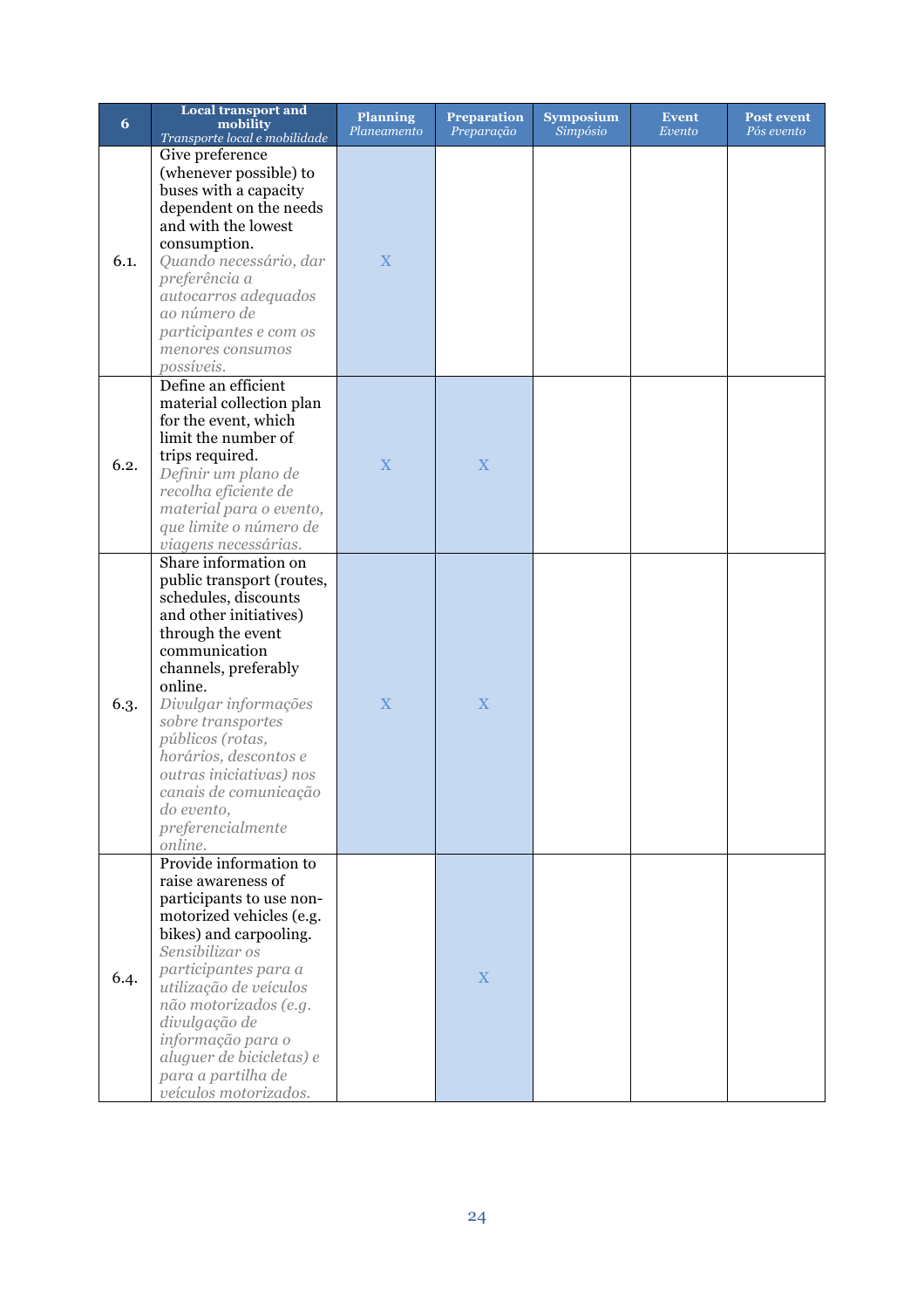| 6    | <b>Local transport and</b><br>mobility<br>Transporte local e mobilidade                                                                                                                                                                                                                                                                                                                                              | <b>Planning</b><br>Planeamento | <b>Preparation</b><br>Preparação | <b>Symposium</b><br>Simpósio | <b>Event</b><br>Evento | <b>Post event</b><br>Pós evento |
|------|----------------------------------------------------------------------------------------------------------------------------------------------------------------------------------------------------------------------------------------------------------------------------------------------------------------------------------------------------------------------------------------------------------------------|--------------------------------|----------------------------------|------------------------------|------------------------|---------------------------------|
| 6.5. | Provide alternative<br>mobility solutions<br>through partnerships to<br>carry the different<br>stakeholders involved in<br>the event (e.g. sharing<br>private transport and/or<br>using public transport).<br>Disponibilizar soluções<br>de mobilidade e via<br>parcerias para<br>transportar as várias<br>partes interessadas<br>envolvidas no evento<br>(e.g. partilha de<br>veículos privados e/ou<br>coletivos). |                                |                                  | X                            | X                      |                                 |
| 6.6. | Prefer to use collective<br>transports, non-<br>motorized vehicles or<br>carpooling to reach the<br>conference venue and<br>related social events.<br>Dar preferência à<br>utilização de<br>transportes colectivos,<br>não monotorizados ou<br>partilha de carros para<br>chegar ao local da<br>conferência e aos<br>eventos sociais<br>relacionados.                                                                |                                |                                  | X                            | X                      |                                 |
| 6.7. | Ensure transport with<br>accessibility conditions<br>for participants with<br>reduced mobility.<br>Assegurar meios de<br>transporte com<br>condições de<br>acessibilidade para<br>participantes com<br>mobilidade reduzida.                                                                                                                                                                                          |                                |                                  | X                            | $\mathbf X$            |                                 |
| 6.8. | Limit the amount of<br>packaging material to<br>the amount needed<br>exclusively for safety,<br>health and hygiene<br>reasons.<br>Limitar a quantidade<br>de material de<br>acondicionamento ao<br>exclusivamente<br>necessário por razões<br>de segurança, saúde e<br>higiene.                                                                                                                                      | $\mathbf X$                    | $\mathbf X$                      |                              |                        |                                 |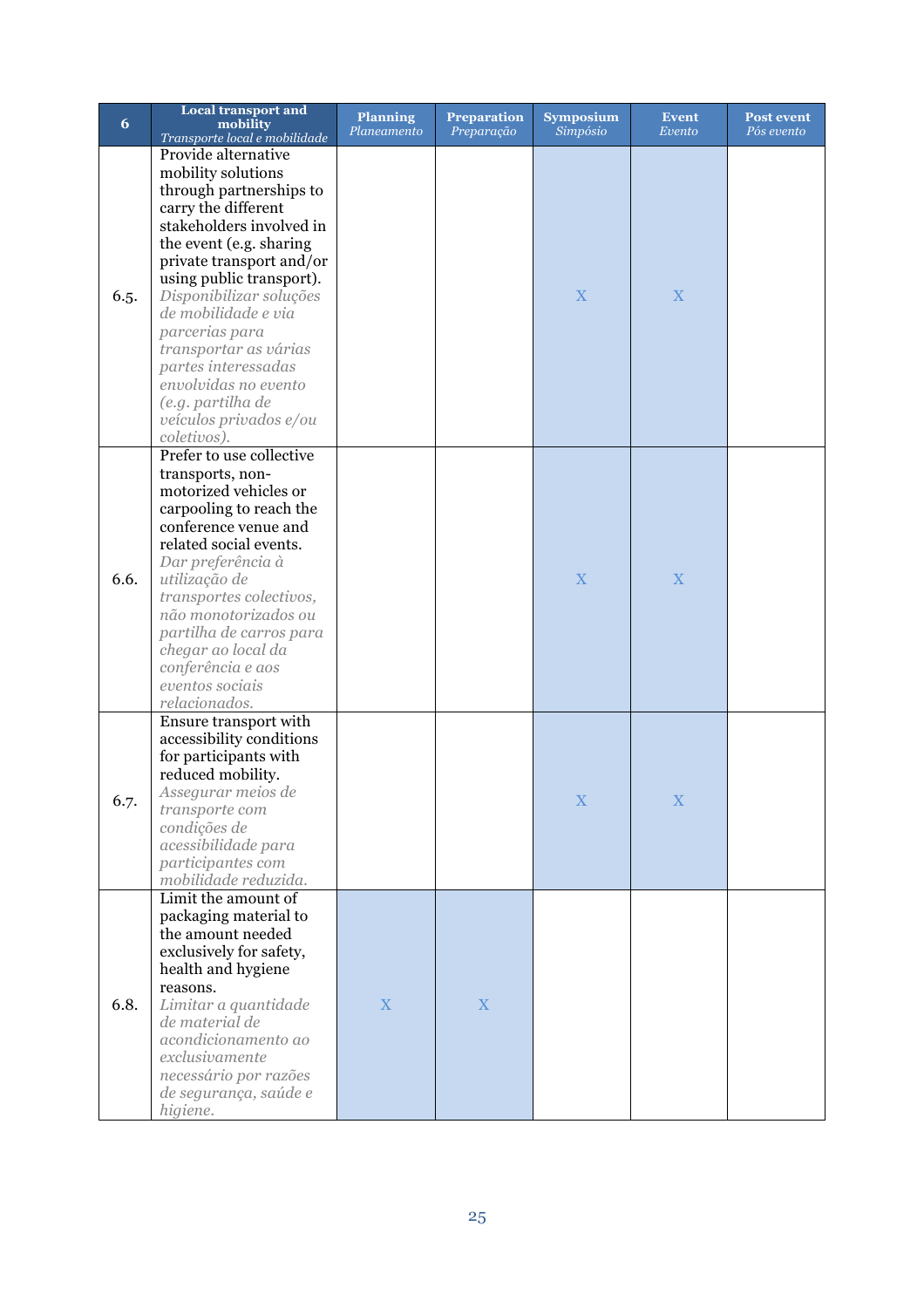| $\overline{7}$ | <b>Poster session</b>                       | <b>Planning</b> | <b>Preparation</b> | <b>Symposium</b> | <b>Event</b> | <b>Post event</b> |
|----------------|---------------------------------------------|-----------------|--------------------|------------------|--------------|-------------------|
|                | Sessão de posters                           | Planeamento     | Preparação         | Simpósio         | Evento       | Pós evento        |
|                | Organise the posters by                     |                 |                    |                  |              |                   |
|                | their number in the end                     |                 |                    |                  |              |                   |
| 7.1.           | of the event and to make                    |                 |                    |                  |              |                   |
|                | sure the authors take                       |                 |                    |                  |              |                   |
|                | them back.                                  | X               | $\mathbf X$        |                  |              | $\mathbf X$       |
|                | Organizar os posters no                     |                 |                    |                  |              |                   |
|                | final por números e                         |                 |                    |                  |              |                   |
|                | garantir que os donos                       |                 |                    |                  |              |                   |
|                | os levam.                                   |                 |                    |                  |              |                   |
|                | Encourage authors to                        |                 |                    |                  |              |                   |
|                | print posters in more                       |                 |                    |                  |              |                   |
|                | sustainable materials                       |                 |                    |                  |              |                   |
|                | (e.g. Recycled paper or                     |                 |                    |                  |              |                   |
|                | from paper from forests                     |                 |                    |                  |              |                   |
|                | with sustainable                            |                 |                    |                  |              |                   |
|                | magament systems)                           |                 |                    |                  |              |                   |
| 7.2.           | Encorajar autores a                         | X               | X                  |                  |              |                   |
|                | <i>imprimir posters em</i>                  |                 |                    |                  |              |                   |
|                | materiais mais                              |                 |                    |                  |              |                   |
|                | sustentáveis (e.g. papel                    |                 |                    |                  |              |                   |
|                | reciclado ou                                |                 |                    |                  |              |                   |
|                | proveniente de florestas                    |                 |                    |                  |              |                   |
|                | com sistemas de gestão                      |                 |                    |                  |              |                   |
|                | de sustentabilidade).                       |                 |                    |                  |              |                   |
|                | Organise the session                        |                 |                    |                  |              |                   |
|                | posters thematically and                    |                 |                    |                  |              |                   |
|                | then by numbers.                            |                 |                    |                  |              |                   |
| 7.3.           | Organizar a sessão de                       | X               |                    |                  |              |                   |
|                | posters por temas e                         |                 |                    |                  |              |                   |
|                | depois por números.                         |                 |                    |                  |              |                   |
|                | Provide the poster                          |                 |                    |                  |              |                   |
|                | organisation in the                         |                 |                    |                  |              |                   |
|                |                                             |                 |                    |                  |              |                   |
|                | program and at the                          |                 |                    |                  |              |                   |
| 7.4.           | venue.<br>Disponibilizar a                  |                 | X                  |                  |              |                   |
|                |                                             |                 |                    |                  |              |                   |
|                | organização dos                             |                 |                    |                  |              |                   |
|                | posters no programa e                       |                 |                    |                  |              |                   |
|                | no local do evento.                         |                 |                    |                  |              |                   |
|                | Give preference to<br>reusable materials to |                 |                    |                  |              |                   |
|                |                                             |                 |                    |                  |              |                   |
|                | hang the posters.                           |                 |                    |                  |              |                   |
| 7.5.           | Dar preferência a                           | $\mathbf X$     |                    |                  |              |                   |
|                | materiais reutilizáveis                     |                 |                    |                  |              |                   |
|                | para pendurar os                            |                 |                    |                  |              |                   |
|                | posters.                                    |                 |                    |                  |              |                   |
|                | Leave the reusable                          |                 |                    |                  |              |                   |
|                | adhesive material on the                    |                 |                    |                  |              |                   |
|                | poster board so that the                    |                 |                    |                  |              |                   |
|                | staff can collect the                       |                 |                    |                  |              |                   |
| 7.6.           | material to reuse it.                       |                 |                    | X                | X            | $\mathbf X$       |
|                | Deixar o bostik na                          |                 |                    |                  |              |                   |
|                | placa do poster, para                       |                 |                    |                  |              |                   |
|                | que o staff recolha o                       |                 |                    |                  |              |                   |
|                | material para                               |                 |                    |                  |              |                   |
|                | reutilizar.                                 |                 |                    |                  |              |                   |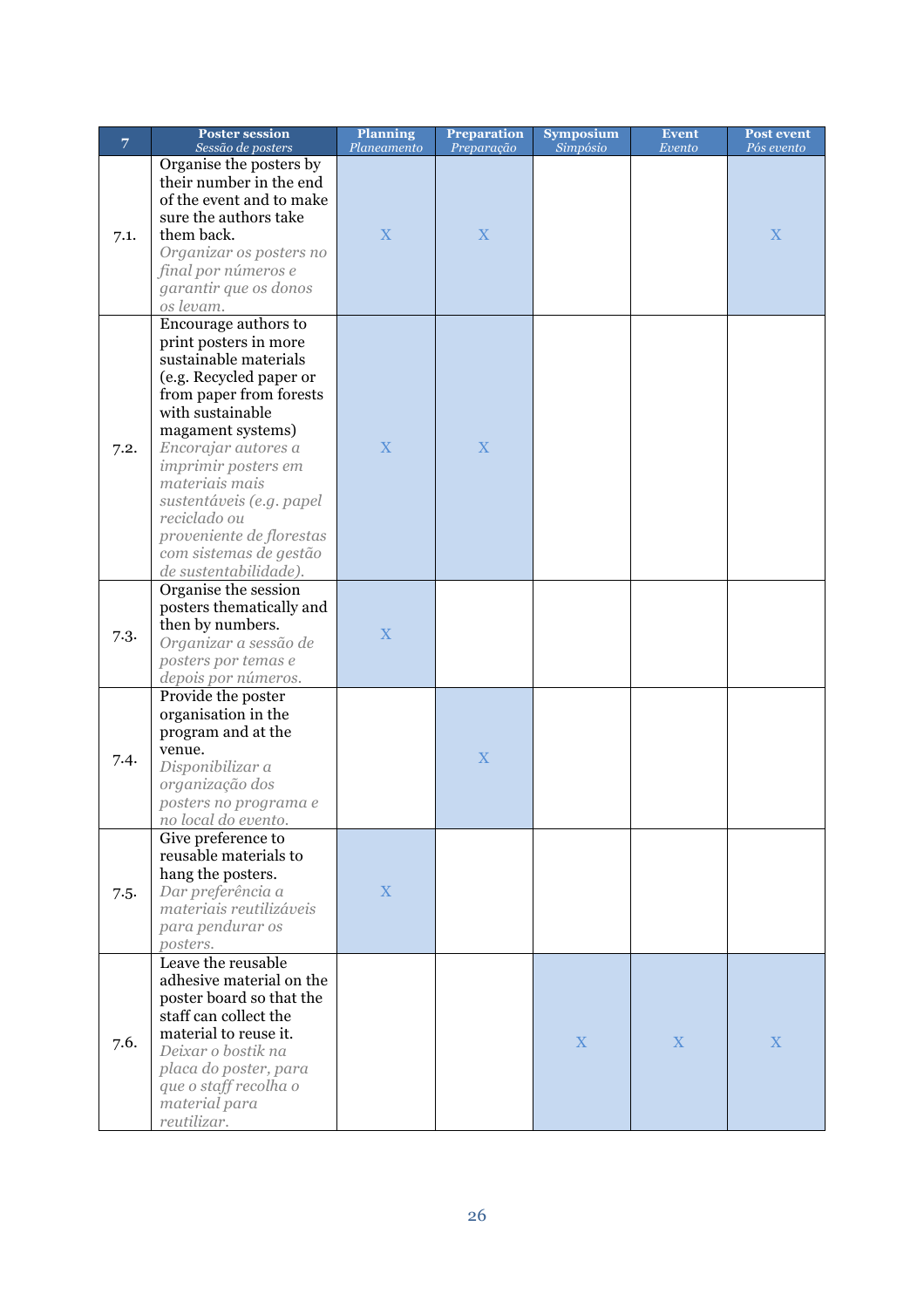| 7     | <b>Poster session</b><br>Sessão de posters                                                                                                                                                                                                                                                                                                                                        | <b>Planning</b><br>Planeamento | <b>Preparation</b><br>Preparação | <b>Symposium</b><br>Simpósio | <b>Event</b><br>Evento | Post event<br>Pós evento |
|-------|-----------------------------------------------------------------------------------------------------------------------------------------------------------------------------------------------------------------------------------------------------------------------------------------------------------------------------------------------------------------------------------|--------------------------------|----------------------------------|------------------------------|------------------------|--------------------------|
| 7.7.  | Organise the poster<br>session so that all the<br>posters are equally<br>visible and accessible<br>(e.g. with enough room<br>for readers and for<br>authors)<br>Organizar a sessão de<br>modo a que os posters<br>sejam todos igualmente<br>visíveis e acessíveis (e.g.<br>garantir que haja<br>espaço à circulação de<br>pessoas e exposição dos<br>conteúdos pelos<br>autores). | X                              | X                                |                              |                        |                          |
| 7.8.  | Choose the best time for<br>posters to be seen by the<br>highest number of<br>participants.<br>Escolher a altura ideal<br>para os posters serem<br>vistos pelo maior<br>número de pessoas<br>possível.                                                                                                                                                                            | X                              |                                  |                              |                        |                          |
| 7.9.  | Encourage participants<br>to take their poster at<br>the end of the event.<br>Incentivar os<br>participantes a levar o<br>seu poster no fim do<br>evento.                                                                                                                                                                                                                         |                                |                                  | $\mathbf X$                  | X                      | X                        |
| 7.10. | Do not forget to take<br>your poster with you at<br>the end of event.<br>Não se esqueça de levar<br>o seu poster consigo no<br>fim do evento.                                                                                                                                                                                                                                     |                                |                                  | X                            | X                      |                          |
| 7.11. | Use the Poster in my<br>Pocket app to increase<br>the visibility of the<br>authors and posters.<br>Usar a app Poster in<br>my Pocket para<br>aumentar a visibilidade<br>dos autores.                                                                                                                                                                                              |                                | $\mathbf X$                      | X                            | $\mathbf X$            |                          |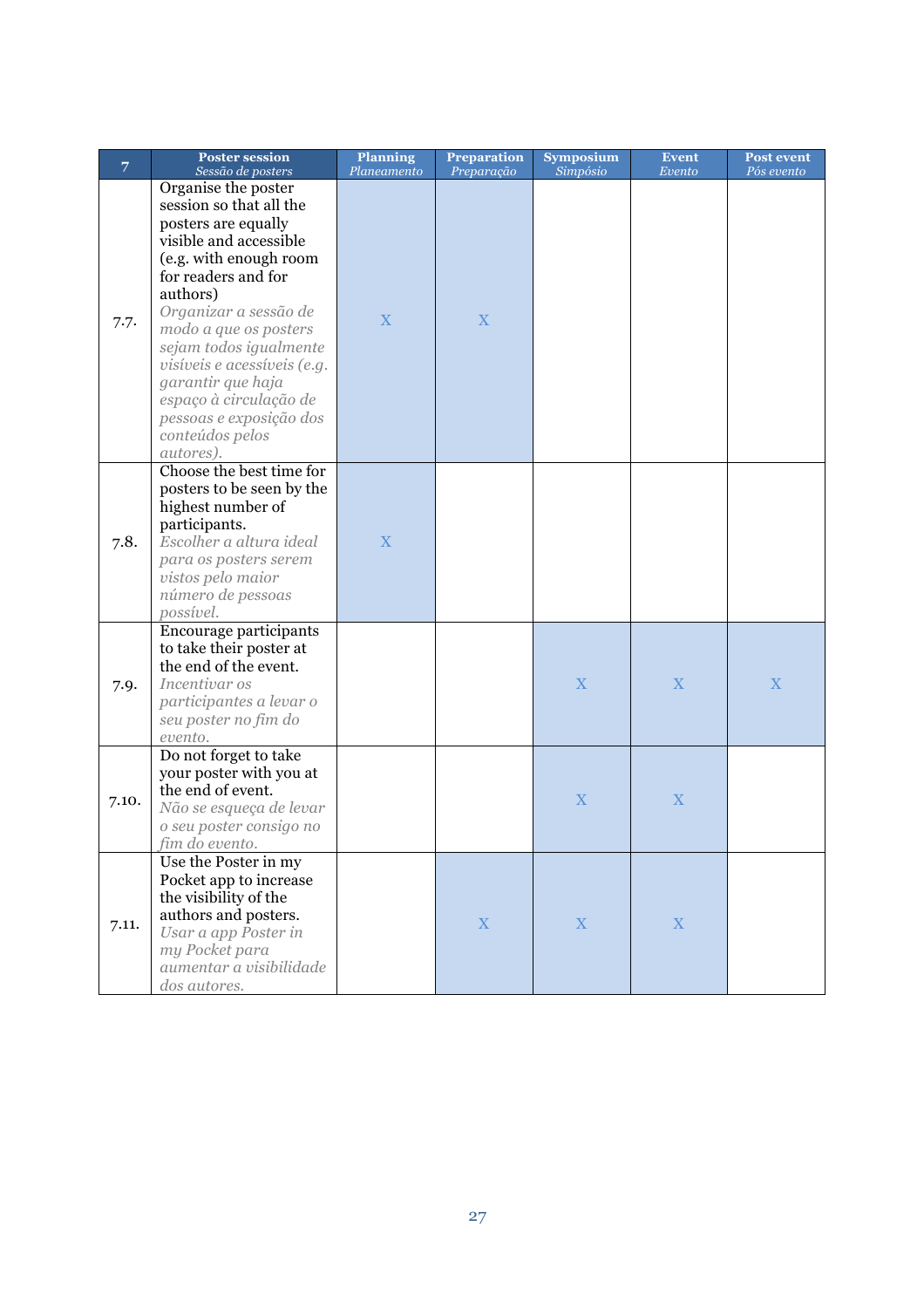| 8    | <b>Interaction with</b><br>community<br>Interação com a comunidade                                                                                                                                                                                                                                                                                                                                                                      | <b>Planning</b><br>Planeamento | <b>Preparation</b><br>Preparação | <b>Symposium</b><br>Simpósio | <b>Event</b><br>Evento | <b>Post event</b><br>Pós evento |
|------|-----------------------------------------------------------------------------------------------------------------------------------------------------------------------------------------------------------------------------------------------------------------------------------------------------------------------------------------------------------------------------------------------------------------------------------------|--------------------------------|----------------------------------|------------------------------|------------------------|---------------------------------|
| 8.1. | Integrate the media<br>before, during and after<br>the event and ensure<br>that the information<br>about the sustainability<br>strategy is disclosed.<br>Envolver os medias<br>antes, durante e depois<br>do evento e assegurar<br>que é divulgada<br>informação sobre a<br>estratégia de<br>sustentabilidade.                                                                                                                          |                                | X                                | $\mathbf X$                  | X                      | X                               |
| 8.2. | Create volunteer<br>opportunities within the<br>student community.<br>Criar oportunidades de<br>voluntariado com a<br>comunidade estudantil.                                                                                                                                                                                                                                                                                            | X                              | X                                | X                            | X                      | X                               |
| 8.3. | Share information about<br>activities for<br>participants with<br>children.<br>Divulgar atividades<br>para participantes com<br>crianças.                                                                                                                                                                                                                                                                                               | X                              | X                                | $\mathbf X$                  | X                      |                                 |
| 8.4. | Promote collaborative<br>solutions for<br>entertaining children<br>during the conference.<br>Promover soluções<br>colaborativas para<br>ocupação do tempo das<br>crianças.                                                                                                                                                                                                                                                              | $\mathbf X$                    | X                                | X                            | X                      |                                 |
| 8.5. | If you bring your<br>children to the event,<br>ask for informations at<br>the registration desk<br>about potential<br>collaborative solutions<br>among participants to<br>entertain children<br>during the conference.<br>Se trouxer os seus filhos<br>para o evento, informe-<br>se no registo sobre<br>possíveis soluções<br>colaborativas entre<br>participantes para<br>ocupação do tempo das<br>crianças durante a<br>conferência. |                                |                                  | $\mathbf X$                  | $\mathbf X$            |                                 |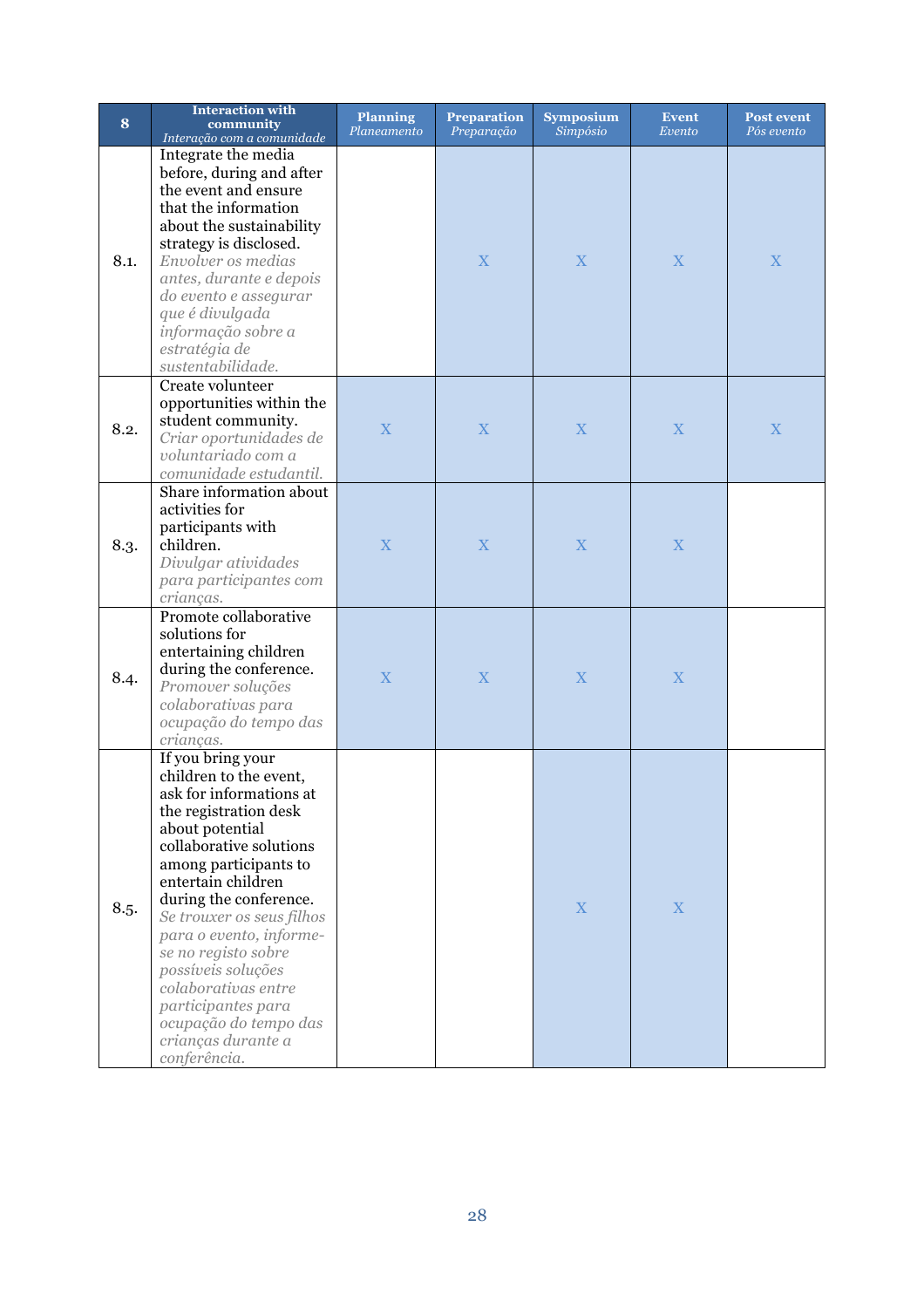|      | <b>Interaction with</b>                             | <b>Planning</b> | <b>Preparation</b> | <b>Symposium</b> | <b>Event</b> | <b>Post event</b> |
|------|-----------------------------------------------------|-----------------|--------------------|------------------|--------------|-------------------|
| 8    | community<br>Interação com a comunidade             | Planeamento     | Preparação         | Simpósio         | Evento       | Pós evento        |
|      | Identify stakeholders                               |                 |                    |                  |              |                   |
|      | involved in the the                                 |                 |                    |                  |              |                   |
|      | different phases of the                             |                 |                    |                  |              |                   |
|      | event (host, sponsors                               |                 |                    |                  |              |                   |
|      | and supporters,                                     |                 |                    |                  |              |                   |
|      | organising committee,                               |                 |                    |                  |              |                   |
|      | hotels, suppliers, local                            |                 |                    |                  |              |                   |
|      | community,                                          |                 |                    |                  |              |                   |
|      | participants, local                                 |                 |                    |                  |              |                   |
|      |                                                     |                 |                    |                  |              |                   |
|      | authorities, emergency<br>services, NGO and local   |                 |                    |                  |              |                   |
|      | and national media) to                              |                 |                    |                  |              |                   |
|      |                                                     |                 |                    |                  |              |                   |
|      | promote their                                       |                 |                    |                  |              |                   |
|      | involvement in the                                  |                 |                    |                  |              |                   |
| 8.6. | activities.                                         |                 |                    |                  |              |                   |
|      | Identificar as partes                               | X               |                    |                  |              |                   |
|      | envolvidas nas várias                               |                 |                    |                  |              |                   |
|      | fases do evento                                     |                 |                    |                  |              |                   |
|      | (anfitrião,                                         |                 |                    |                  |              |                   |
|      | patrocinadores e                                    |                 |                    |                  |              |                   |
|      | apoiantes, comissão                                 |                 |                    |                  |              |                   |
|      | organizadora, hotéis,                               |                 |                    |                  |              |                   |
|      | fornecedores,                                       |                 |                    |                  |              |                   |
|      | comunidade local,                                   |                 |                    |                  |              |                   |
|      | participantes,                                      |                 |                    |                  |              |                   |
|      | autoridades locais,                                 |                 |                    |                  |              |                   |
|      | serviços de emergência,                             |                 |                    |                  |              |                   |
|      | ONG e media local e                                 |                 |                    |                  |              |                   |
|      | nacional) para                                      |                 |                    |                  |              |                   |
|      | promover o seu                                      |                 |                    |                  |              |                   |
|      | envolvimento.                                       |                 |                    |                  |              |                   |
| 8.7. | Communicate to                                      |                 |                    |                  |              |                   |
|      | stakeholders the results                            |                 |                    |                  |              |                   |
|      | of the actions in the                               |                 |                    |                  |              |                   |
|      | sustainability                                      |                 |                    |                  |              |                   |
|      | management program.                                 |                 |                    |                  |              | X                 |
|      | Comunicar às partes                                 |                 |                    |                  |              |                   |
|      | interessadas os                                     |                 |                    |                  |              |                   |
|      | resultados das ações do                             |                 |                    |                  |              |                   |
|      | programa de gestão de                               |                 |                    |                  |              |                   |
|      | sustentabilidade.                                   |                 |                    |                  |              |                   |
|      | Share the sustainability<br>strategy with suppliers |                 |                    |                  |              |                   |
|      |                                                     |                 |                    |                  |              |                   |
|      | and partners in the<br>event and raise their        |                 |                    |                  |              |                   |
|      | awareness towards                                   |                 |                    |                  |              |                   |
|      |                                                     |                 |                    |                  |              |                   |
| 8.8. | sustainability.                                     |                 |                    |                  |              |                   |
|      | Disponibilizar a                                    |                 | X                  | X                | X            |                   |
|      | estratégia de                                       |                 |                    |                  |              |                   |
|      | sustentabilidade a                                  |                 |                    |                  |              |                   |
|      | fornecedores e                                      |                 |                    |                  |              |                   |
|      | parceiros do evento e                               |                 |                    |                  |              |                   |
|      | promover a                                          |                 |                    |                  |              |                   |
|      | sensibilização dos                                  |                 |                    |                  |              |                   |
|      | mesmos para o tema.                                 |                 |                    |                  |              |                   |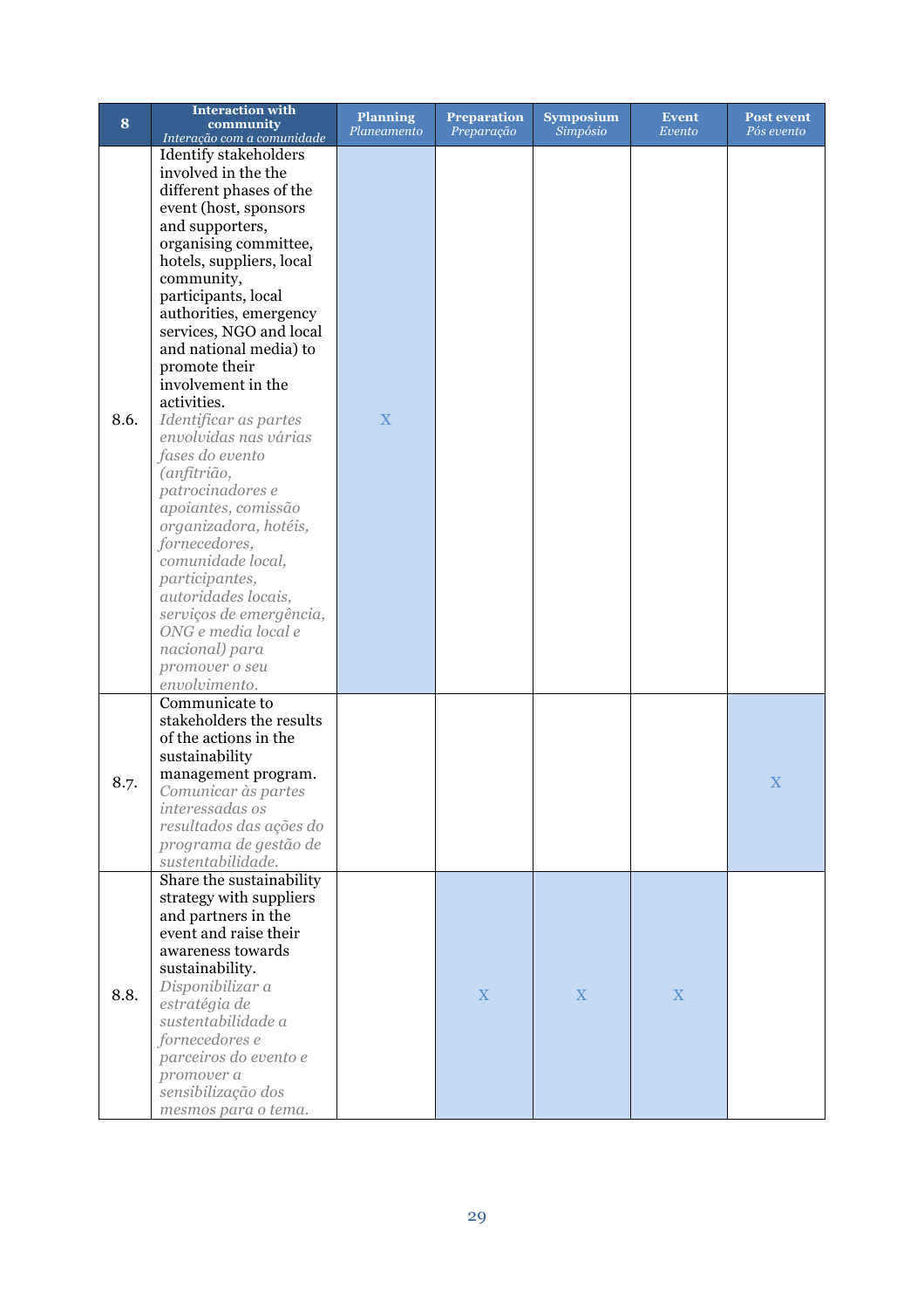| 8     | <b>Interaction with</b><br>community<br>Interação com a comunidade                                                                                                                                                                                                                                                                                                                                                           | <b>Planning</b><br>Planeamento | <b>Preparation</b><br>Preparação | <b>Symposium</b><br>Simpósio | <b>Event</b><br>Evento | <b>Post event</b><br>Pós evento |
|-------|------------------------------------------------------------------------------------------------------------------------------------------------------------------------------------------------------------------------------------------------------------------------------------------------------------------------------------------------------------------------------------------------------------------------------|--------------------------------|----------------------------------|------------------------------|------------------------|---------------------------------|
| 8.9.  | Create the guide<br>"sustainable<br>participant" with<br>practices that can be<br>adopted by all<br>participants involved.<br>The guide is available on<br>the website and other<br>material related to the<br>event.<br>Criar o guia<br>"participante<br>sustentável" com<br>práticas que podem ser<br>adoptadas por todos os<br>envolvidos,<br>disponibilizando-o no<br>website e material<br>relacionado com o<br>evento. | $\overline{X}$                 | $\overline{X}$                   | $\overline{X}$               | X                      |                                 |
| 8.10. | Create and distribute a<br>small survey to measure<br>participant satisfaction<br>after the event.<br>Criar e distribuir um<br>pequeno inquérito para<br>medir a satisfação dos<br>participantes após o<br>evento.                                                                                                                                                                                                           | X                              | X                                |                              |                        | $\overline{X}$                  |
| 8.11. | Please make sure you<br>reply to the small survey<br>to measure participant<br>satisfaction we are going<br>to send after the event.<br>Por favor certifique-se<br>de que responde a um<br>pequeno inquérito para<br>medir a satisfação dos<br>participantes que<br>iremos enviar após o<br>evento.                                                                                                                          |                                |                                  |                              |                        | $\overline{X}$                  |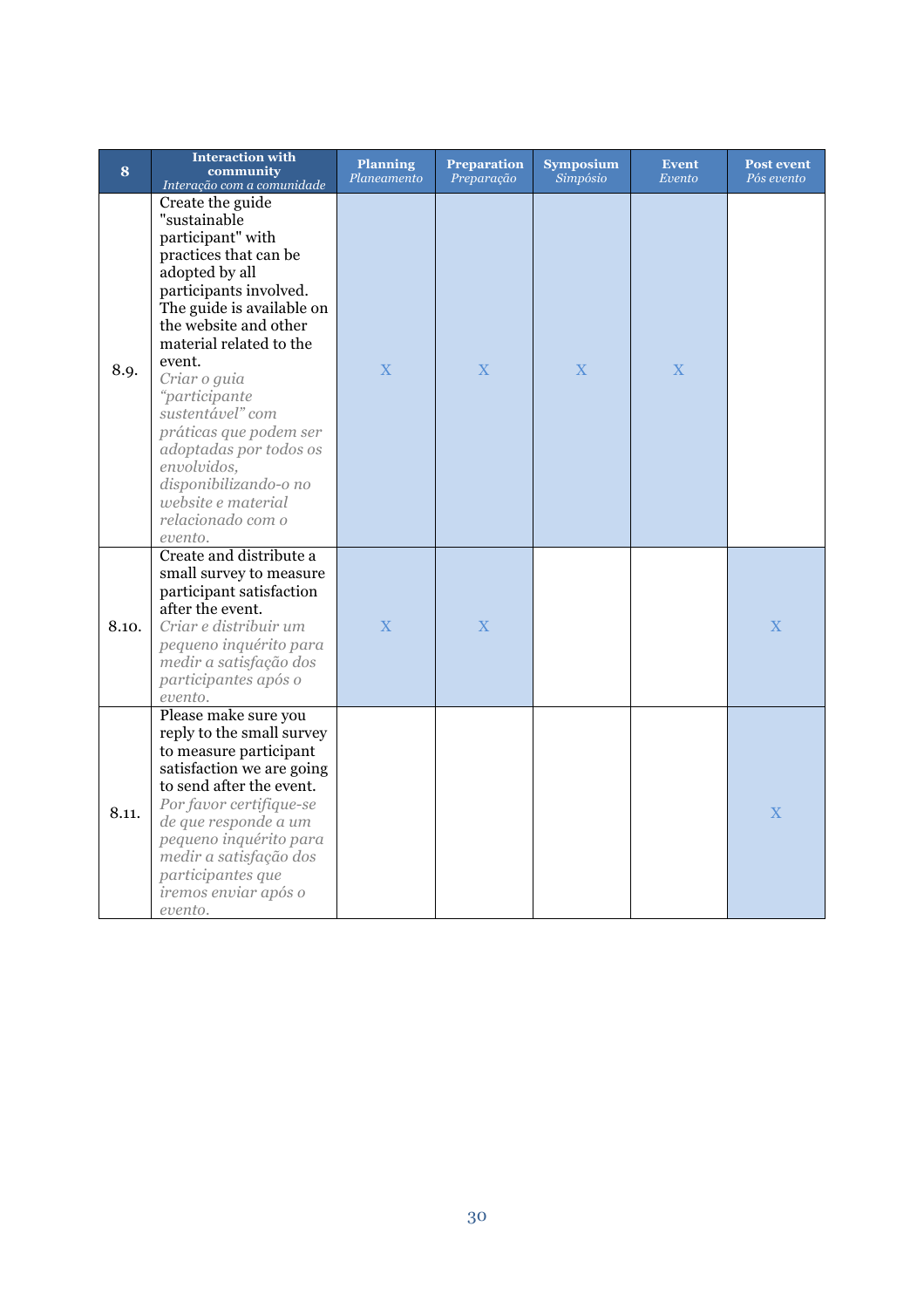#### **SPONSORS AND SUPPORTERS**

#### **We thank our sponsors for supporting ISDRS 2016!**